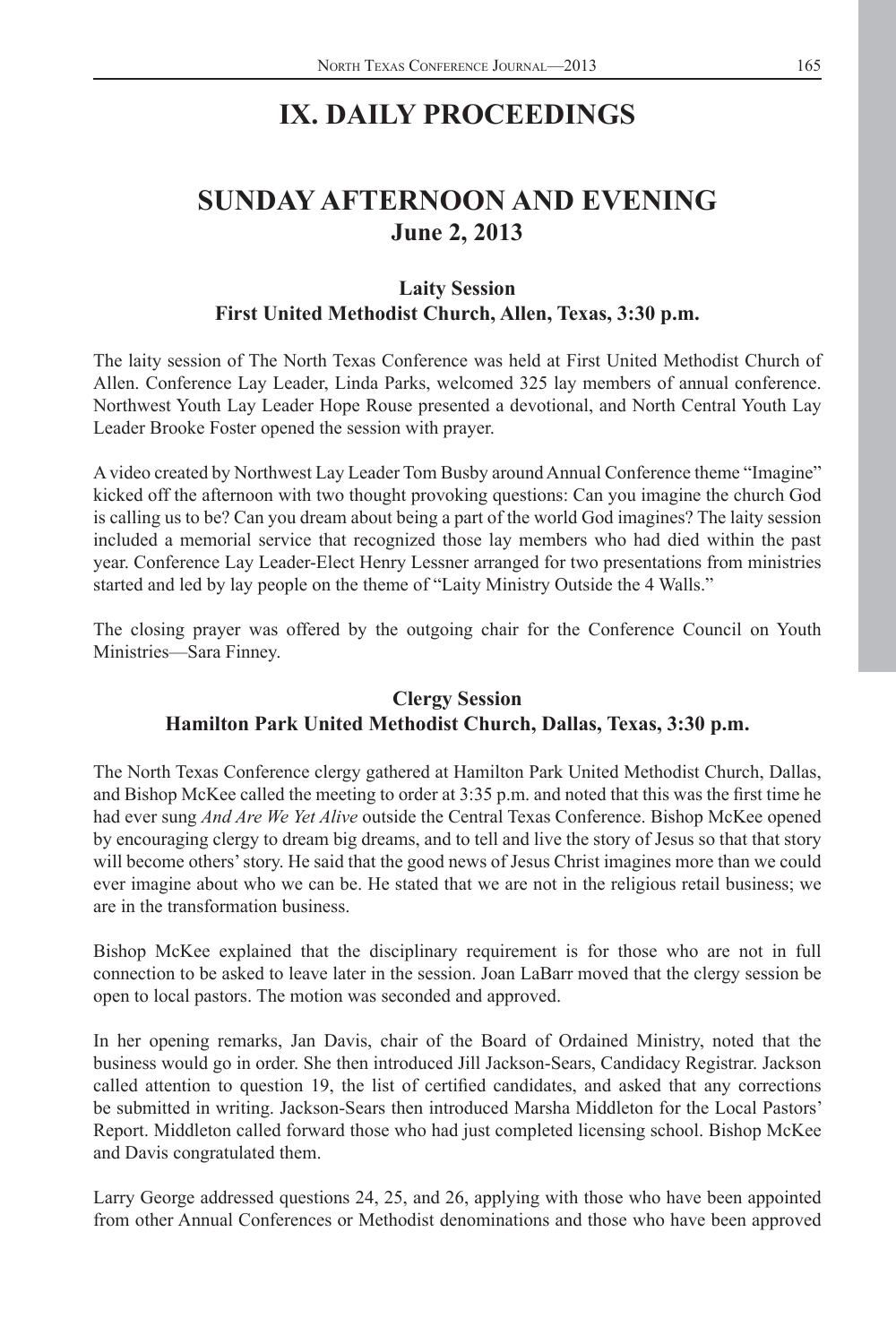to serve from other Christian denominations. The body voted to approve. George then introduced Marti Soper, Chair of Preparations and Qualifications.

Soper read the names of those recommended as Provisional Members, both deacons and elders. They came forward, faced the body, and each was voted on individually, including Larry James whose orders from another denomination were recognized. They were all approved as provisional members and were received with a standing ovation.

Soper then read the names of those recommended to be elected as members in full connection, deacon. As they came forward, Bishop McKee asked them the historic questions for deacon. A vote was taken on each person individually for conference membership. All were approved, introduced to the body, and greeted with an extended standing ovation by the pastors. Soper read the names of those recommended to be elected as members in full connection, elder. They came forward and Bishop McKee asked them the historic questions for elder. Each was voted into conference membership and introduced to the body. They received an extended standing ovation.

The following persons were presented for election into full membership and ordination: As deacons: Patricia Miller Froehlich, Georgia McDowell Harrison, Elizabeth Ethun Moseley, and Rebecca David Walker, and as elders: Stephen Joel Cotten, Annelda Joy Crawford, Rebecca Whittington Grogan, Cheryl A. Jones, and Sharon Clepper O'Connor.

Dennis Wilkinson, Chair of Conference Relations, reported on those who had been granted honorable location, those whose honorable location had been terminated, and those whose conference membership had been terminated. The body voted on each. Wilkinson then read the names of the deceased associate members, elders in full connection, and local pastors. Bishop McKee offered a prayer.

Wilkinson referred to those receiving appointments in other annual Conferences, those on voluntary leave of absence, those on sabbatical, and those disabled. A vote was taken on each. Wilkinson then read the names of those retiring and joined them as the body recognized them. Edgar Bazan presented the candidates in process for certification.

Bishop McKee offered a prayer for Florence Tooley, deceased diaconal minister who served the conference faithfully for many years. The body voted on those members who are serving less than full time. The names of those appointed as interim pastors were read.

Davis asked the question, "Are all clergy members of the conference blameless in their life and official administration?" She answered with, "Yes, except for those who have been notified that their names are on file in the Bishop's office."

Davis then moved passage of the entire report of the Board of Ordained Ministry and it was approved.

The full reports of the divisions of the Board of Ordained Ministry are printed in this journal in Section XI. BUSINESS OF THE ANNUAL CONFERENCE.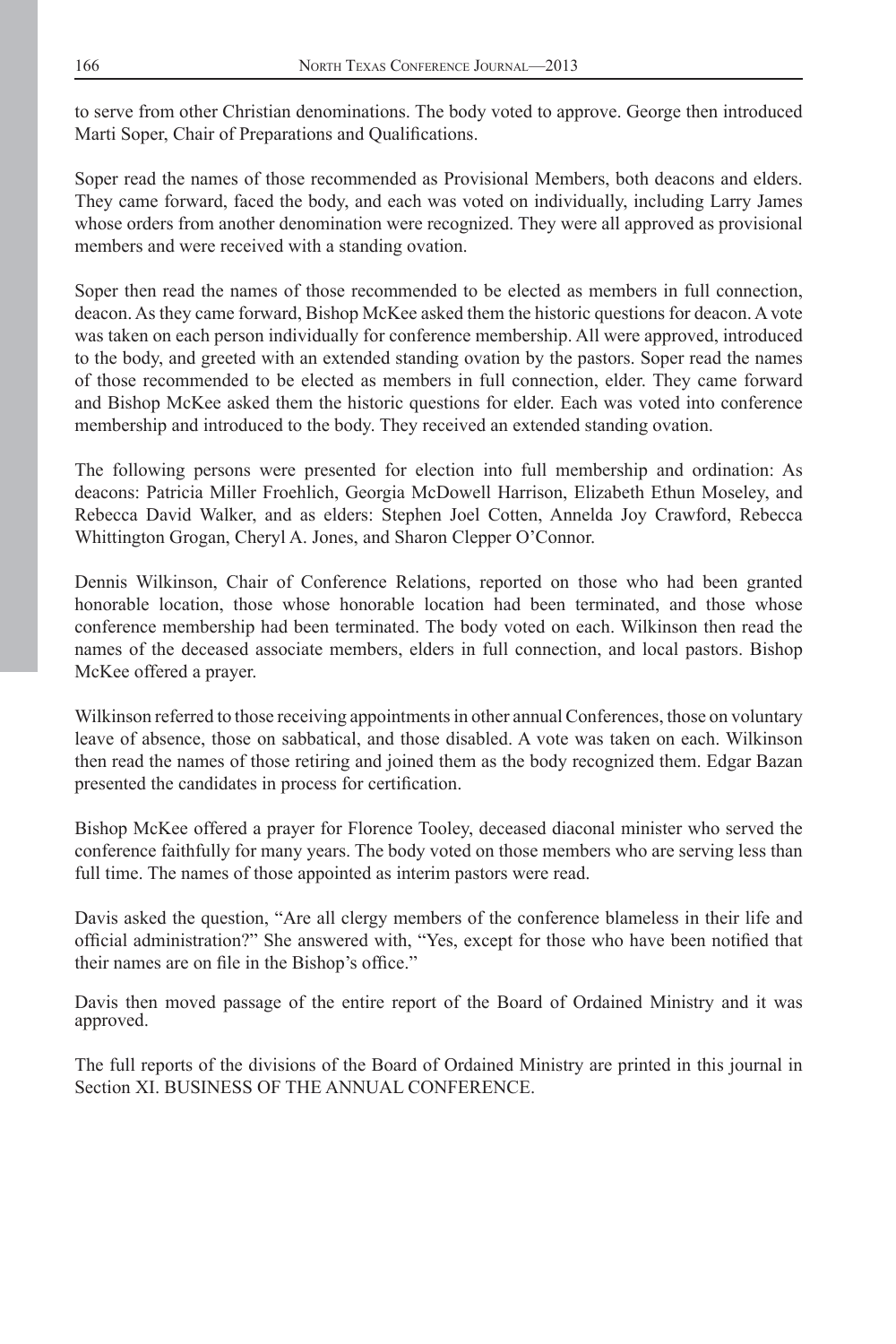## **Worship Service First United Methodist Church, Richardson, Texas, 7:00 p.m.**

At opening worship, Clayton Oliphint welcomed everyone to First UMC, Richardson. Members of the 2013 Annual conference were invited to "imagine" vibrant days ahead for United Methodist mission and ministry. Then they were challenged to step out of their comfort zones and make it happen. Throughout the evening, rousing music was presented by a mass choir and a combined choir of youth from First Richardson, Custer Road UMC, and Highland Park UMC. There were several soloists and an ensemble of North Texas church music directors sang "Seasons of Love" from the Broadway musical *Rent.*

The faces of 22 North Texas Conference clergy and clergy spouses who died in the last year appeared on screens during a time of remembrance, accompanied by a moving solo from oboist Amanda Talley. Those who were remembered were: Donald E. Barnes, Linda Boufford, Debbie Campbell, Joseph Edward Cherryholmes, Betty Connatser, Sue Goodwin Cook, Evelyn Corrigan, Charles V. Denman, Francine Fairchild, John Thomas Graves, Edgar Huffstutler, Mary Jameson, Don Marcum, Dee Shipp McAdams, Emma McGee, Hilda Ramirez, Lawrence Ravert, William B. Slack, Florence Tooley, Esther Walker, Milligene Womack, and Debbie Zinser. Bishop Robert Hayes Jr., Resident Bishop of the Oklahoma Conference and speaker for opening worship, said that the highest praise is to remember.

Bishop Hayes told the crowd that one of the problems of the modern-day church is that they cannot and do not imagine anymore because they are so often stuck in the past. He asked, "What could we become if we got out of the business of yesterday?" He challenged the gathering to imagine what God has in store for everyone. In his sermon, Bishop Hayes thanked North Texas United Methodists who responded to the devastating tornadoes in Oklahoma in May with a "gracious outpouring" of prayers and financial support.

Near the end of the two hours, North Texas Bishop Michael McKee led a commissioning ceremony for young people participating this summer in outreach ministries around the state, including Project Transformation, Bridgeport Camp and Conference Center, Connect to the Kingdom, and Lydia Patterson Institute in El Paso. The Bishop announced to the congregation, "One day one of these young people will be your pastor." His question to the interns was, "Will you live the story of Jesus?" To the congregation, Bishop McKee asked, "Will you imagine what these interns can do?" In this part of the service and in closing, participants were treated to music by a Scottish marching band, the North Texas Caledonian Pipes and Drums.

The offering was dedicated to Project Transformation. A reception honoring Bishop and Mrs. McKee and Bishop and Mrs. Hayes followed the service.

# **MONDAY MORNING SESSION June 3, 2013 First United Methodist Church, Richardson, Texas**

### **Organization of the Conference**

Josh Wilson led the congregation in "Come Thou Fount of Every Blessing" and performed three more songs. Bishop Mike McKee welcomed everyone and called on Cheryl Murphy for the opening prayer. Bishop McKee reminded the body that their primary purpose is to be in relationship with one another and to learn, spending time in covenant community. He reminded the Conference that last year they voted overwhelmingly to do Annual Conference differently.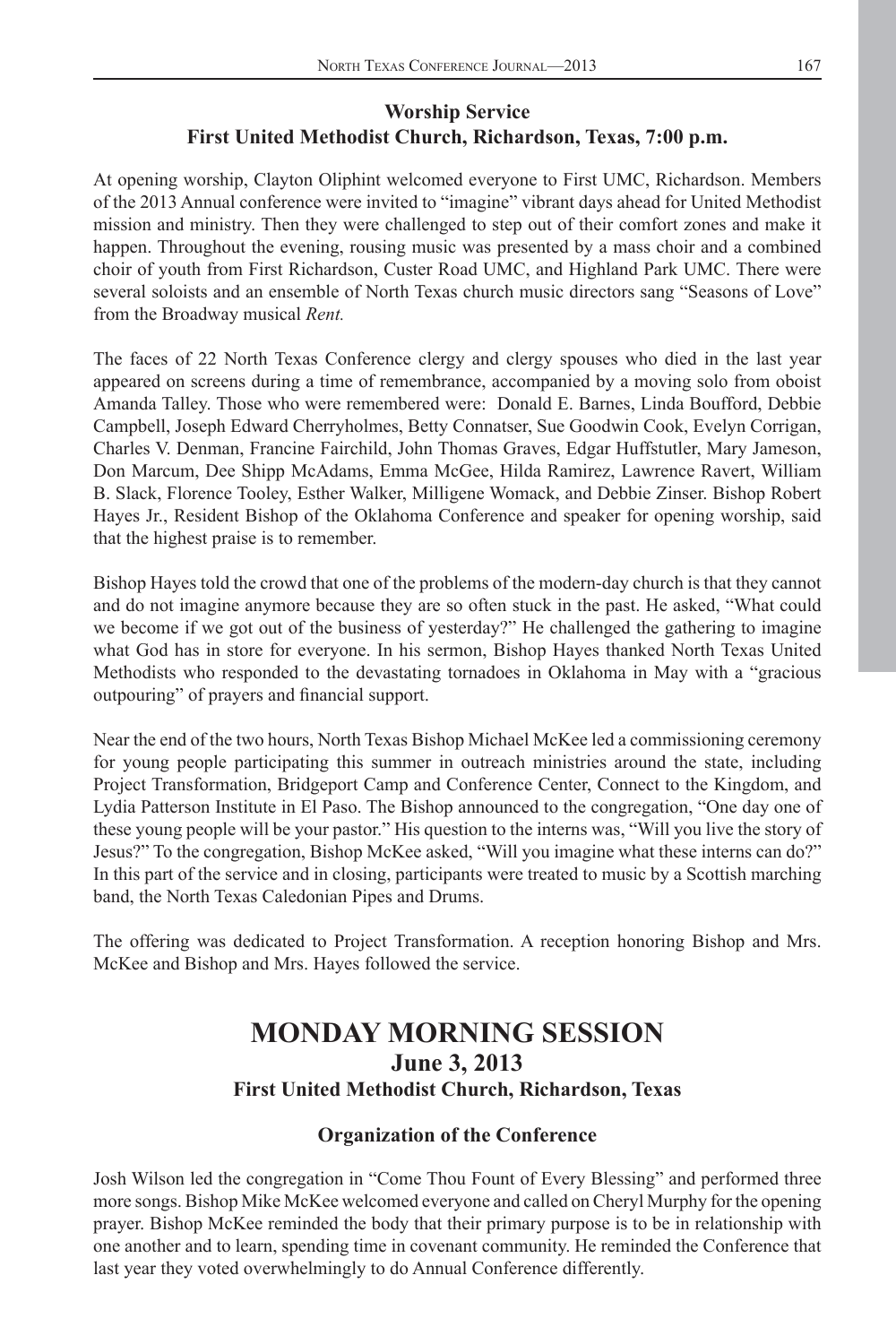Paul Rasmussen and Rachel Baughman introduced the new annual conference format and the Nehemiah Group.

Conference Secretary Judith Reedy then organized the conference. Reedy moved that the bar of the conference be established as the chancel area and the entire floor of the sanctuary at First Church, Richardson, and that the visitors' section be established as the balcony of said sanctuary. The motion was approved. Reedy moved the election of persons to serve the 2013 business sessions as assistant secretaries: Kenny Dickson and Marsha Middleton; head teller, Abril Goforth, and the teller group as appointed by each of the district superintendents. They were elected.

Reedy moved the approval of legislative item number one in the conference workbook, **[LA 1]**, for the equalization of clergy and lay members. The motion was approved.

Bishop McKee then called on Don Underwood to present Legislative Item #2, **[LA 2]**, the proposal to elect General and Jurisdictional delegates one year early. Underwood presented the pros and cons of the legislation.

The Bishop called for questions. Questions focused on delegates who might be unable to serve two years out, how other delegations are responding, and if extra alternates could be elected. There were three speeches against the legislation—Bill Lawrence, James Minor, and Mattie Chumley—and three speeches for—Jack Soper, Tim Crouch, and Charles Harrison. Speeches against addressed those who would be ineligible in the first year but not the second; those who were not yet delegates to conference in 2014; and a possibility inferred by the legislation that all petitions would come only from the delegation. Speeches for addressed the additional preparation time required to be leaders for General Conference. Ed Patterson asked for a Point of Clarification: would this legislation apply only to the election of delegates for the 2016 General Conference? Underwood answered in the affirmative. Motion carried.

Larry George presented the consent calendar and reminded the conference that any items being removed required a proposal signed by 5 voting members of the conference, submitted to the Conference Secretary within 24 hours of presenting the consent calendar.

# **Episcopacy Committee**

Scott Smith, chair of the committee, was accompanied on the platform by the committee members. Smith introduced Joan McKee and announced that her involvement would be serving on the board of Project Transformation. A donation to Project Transformation is being made in her honor. Bishop McKee joined his wife, and a gift of stoles was presented to him.

# **Episcopal Address**

Bishop McKee showed a picture of his grandson, Knox, taken two years ago as Bishop McKee was baptizing him. He said what he has said to all those he has baptized: "Today you have been baptized and received into the Church. God's intentional will for your life is for you to become a faithful follower of Jesus. So that you may become a follower of Jesus, you need to know the story of Jesus and make that story your story. We vow to tell and live the story of Jesus before you so that his story can become your story. That has been my calling as I live out the mission of The United Methodist Church—'to make disciples of Jesus Christ for the transformation of the world.'"

Bishop McKee stated that being with the laity and clergy of the North Texas Conference has made him more hopeful about The United Methodist Church than he was a year ago. There are thriving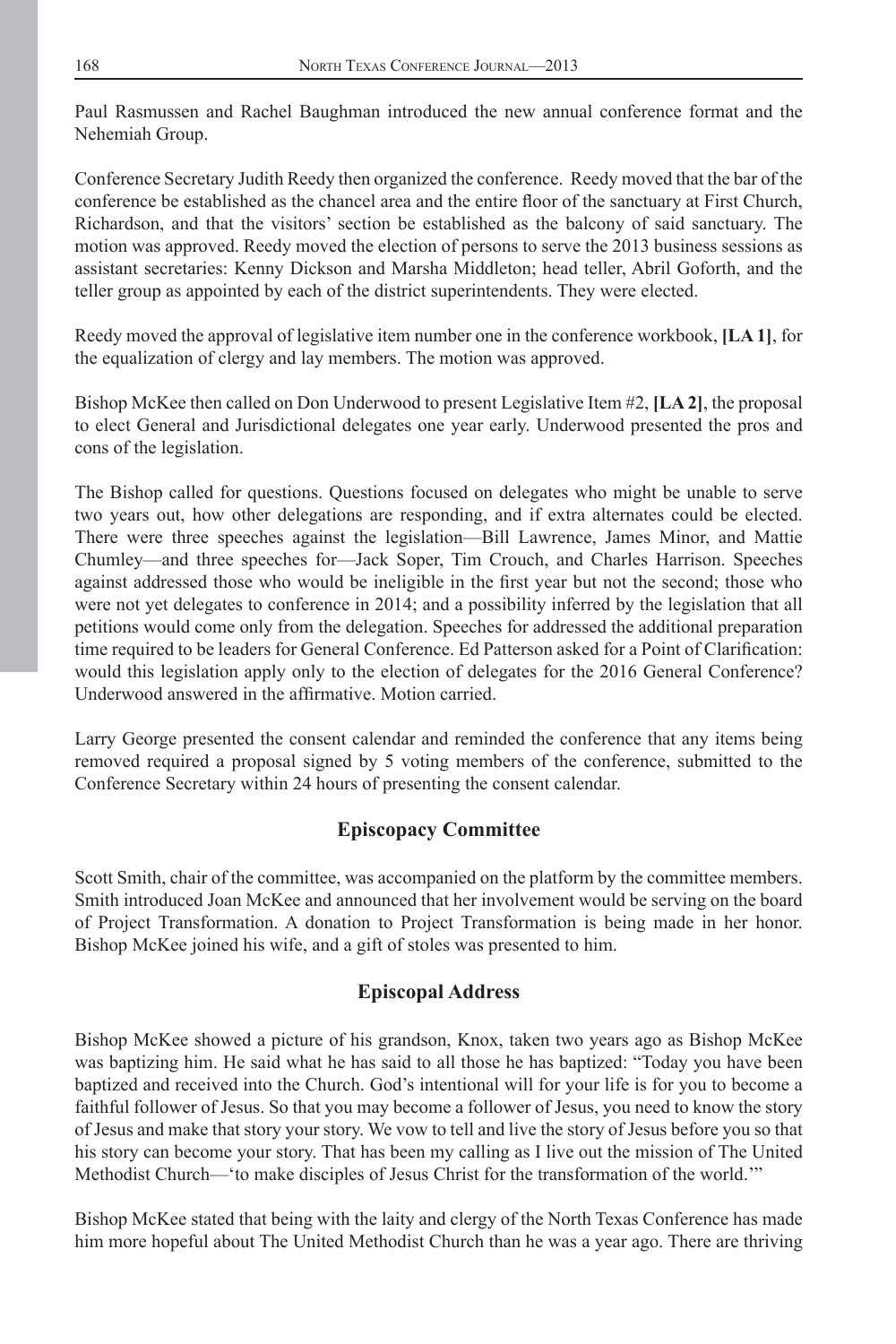small, medium, and large membership churches that are making disciples and transforming communities.

The North Texas Conference is like a laboratory—small in geography but large in United Methodist Christians and diverse in many ways. While some of the largest United Methodist churches in the nations are here, there are also medium-sized and small membership churches that are vibrant. But more and more people claim no faith tradition or claim that they are spiritual but not religious. Many of those are open to our theology, and United Methodists need to be relevant, to create that thin place where those who have no faith home can find one with us. Bishop McKee said the Christian message is not about self-help. It is about transformed lives and transformed communities. We must be willing to be bold and proclaim that message; we must reclaim central Wesleyan principles, the Wesleyan understanding of grace. The mission field is full of people who are constantly searching for what we already espouse.

Bishop McKee then asked the conference to imagine: Imagine what a culture of call looks like in each setting, both laity and clergy; be sure that includes women in ordained ministry; imagine a culture of invitation, a willingness to talk about what God does, being clear about who we are and what we believe; imagine a culture of servanthood, willing to take risks for God, making sure the community is better because the church is there.

#### **Center for Leadership Development**

Keith Payne Boone, Center Director for Leadership Development, and Aleze Fulbright, the Associate Director, reported that the Center exists to help clergy and laity recognize God's call of Living Discipleship Fruitfulness, Leading Congregational Fruitfulness and Developing Missional Fruitfulness to live out the mission of the church. A video revealed examples of this fruitfulness.

Living Discipleship Fruitfulness was seen through the campers and counselors at Bridgeport Camping and Retreat Center with 2,170 campers in 2012 and Executive Director Beau Taft leading the charge. Over 6,000 volunteers throughout North Texas congregations have been MinistrySafe trained to ensure that children, youth, and vulnerable persons are safe and cared for. Leading Congregational Fruitfulness encompasses the development and celebration of leadership throughout the North Texas Conference. Developing Missional Fruitfulness is the partnership with Lydia Patterson Institute, who had 15 students serving churches in the North Texas Conference. The upcoming year will bear more fruit with Training for Excellence, Presence, Reclaim, COSROW, Race and Religion, Code of Conduct, and other trainings.

The Clergy Fruitfulness Initiative began in 2011 for Elders and Deacons celebrating a five-year anniversary interval of Full Connection. To date, there are over 50 clergypersons who have journeyed over a 9-month period to accomplish this purpose of celebrating and recognizing each one's calling to ministry. In addition to clergy, part of the fruitfulness witnessed throughout the Conference is seen in the lives of laity. The Harry Denman youth award for evangelism was presented to Kristen Whittaker, a member of Hamilton Park UMC. The Harry Denman laity award was presented to Tom Brian, a member of FUMC, Allen, for founding and building a complex called SEND HOPE on the Mosquito Coast in Honduras, providing spiritual, medical and missional opportunities for laity and clergy to connect with the people of Honduras. Van Lazaroff, pastor of FUMC, Paris, and Kathy French, associate pastor and pastor of Connections, a new start second campus in Paris were presented the Harry Denman clergy award for phenomenal growth in reaching the 20-30 years olds and young families who have found a new place to belong and serve. The Francis Asbury recipients were Randy Adair and Kitty Williams, who transport college students to the Denton Wesley Foundation one hour each way for worship on Tuesday nights**.**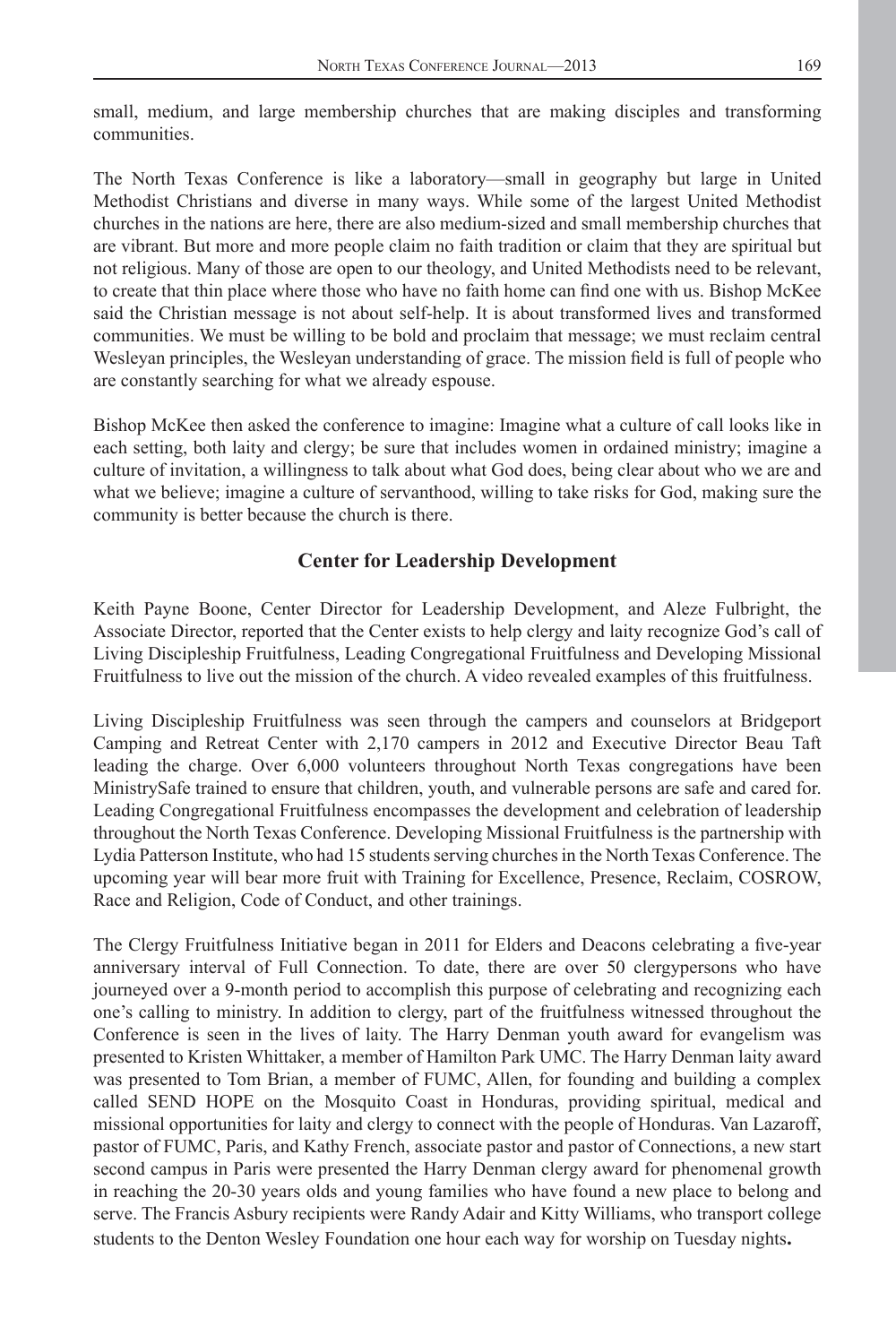Boone concluded by introducing Legislative Item #7 **[LA #7]** which increases the minimum equitable compensation to \$44,770, an increase of 1.21%. Boone informed the Conference that the North Texas Conference is second in minimum equitable compensation. The motion was approved. Bishop McKee thanked Boone for starting and developing the Center.

## **Retiree Videos**

Bishop McKee directed attention to the first retiree video.

**Linda Marcum** was called into the ministry late in life and has experienced the whole gamut of serving on the conference level and in the mission field as meaningful. Marcum said that there was no time to thank everyone responsible so she simply thanked everyone, including Mike Miller and Dr. Marvin and Kathy Guier for their loving response to her husband's death. Marcum had heard that pastors really do not retire. They just quit earning a salary. She has found a passion serving at the nursing homes in Wichita Falls, and she plans to continue that ministry.

**Van Lazaroff** heard the calling from God and he and colleague Danny Burnett helped one another through six years of night school in seminary. Lazaroff has loved meeting the needs of the people. He credited his mentor Vic Casad, along with Leighton Bearden and Paul Gould and his weekly meetings with Sam Caldwell**,** Jeff Wallace, and Jerry Jones. Lazaroff has been trained for intentional interim ministry and plans to continue his involvement as chaplain for a fire department as well as travel with his wife Pat and be involved with their grandchildren.

**JoNell Lindh** declared her admiration for a brilliant director of music who had announced his retirement a few weeks prior after 45 years of dedication to bringing a high standard of music to University Park UMC. That director was her husband Jody. Lindh, whose first career was a professional musician, was thankful for the family and churches in her life and for the involvement of her daughter Katrina and son Eric in the life of the North Texas Conference. Lindh has been trained for intentional interim ministry.

**John Dillard** said that after 42 years in the ordained ministry, he was learning something. He feels incredibly blessed to be on a journey which began with inquiry and faith and continues with inquiry and faith. He is still intrigued about how the gift of resurrection will apply to him, but for now he is grateful to explore retirement.

**Mark Craig** expressed his appreciation to the three churches that had helped him in so many ways—White Rock UMC, Custer Road UMC, and Highland Park UMC. He thanked his colleague Steve Matthews and professed his deep admiration for Paul Rasmussen, his successor.

# **Board of Ordained Ministry**

Jan Davis, chair of the Board of Ordained Ministry, presented the Board's report. The work of the BOM encompasses the full scope of the life of ministry, for both licensed and ordained ministers: culture of call, recruiting, equipping, credentialing, encouragement for lifelong effective ministry, and celebration of retirement. The three major goals for this quadrennium are: 1) Recruit and qualify more young, diverse, called, gifted leaders to reach the future mission field; 2) Simplify the process of entering ministry and provide clarity for inquiring persons as well as improve the mentoring process; 3) Encourage effectiveness and fruitfulness through the life of ministry.

Two achievements this year have been Pathways to Ministry software. 1) The entire credentialing process is online and District Committees of Ordained Ministry have added the software this year;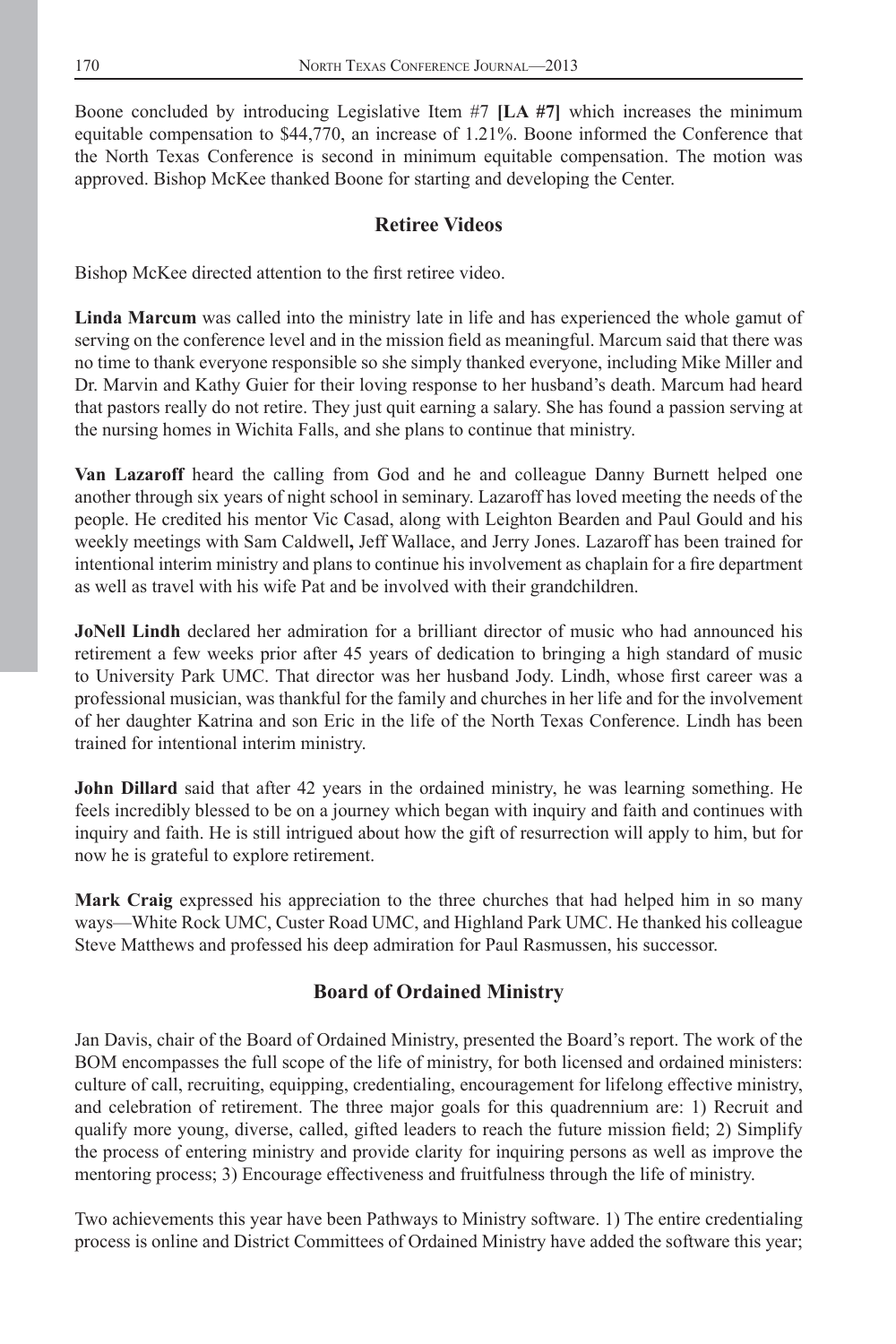and 2) The addition of a new website for people in the local church who are interested in pursuing a call to ministry.

Davis thanked the board for their rewarding but difficult work. She then introduced Marsha Middleton who introduced the local pastors. Larry Davis, chair of Local Pastors, presented each with a small gift: Yvette Blair-Lavallais, Bill Coleman, Elizabeth Glass-Turner, Jane Graner, Johnny "J.B." Jackson, Evelyn Kelly, Susan Leddy, Bill Lewis, Greg Parr, Ross Reynolds, Sonya Shahan, Doris Smith, and James Woods.

Gretchen Toler-Debus, along with members of the Committee on Conference Relations, presented the retirees: Ann Barton, Dennis Cates, William Mark Craig, John William Dillard, Keith L. Head, Van Lewis Lazaroff, JoNell Lindh, Robin Warren Lovin, Linda Marcum, James Michael Miller, Louis Pierce, John J. Peel, James Edwin Pledger, Norma Salinas, Stan Seat, and Dennis Wilkinson. Toler-Debus said that their years of service totaled 448.

### **Keynote Address**

An ordained UMC pastor and professor at Princeton Theological Seminary and author of numerous books on understanding and reaching young people, Dr. Kenda Creasy Dean gave expert advice on retaining and inviting young people to church. After a video on how to train fleas, Dean asked the audience to discuss, "Is the youth ministry at your church like trained fleas?"

She then demonstrated how video game players are role models for Christians. Dean said that by 21, the average game player has accumulated 10,000 hours of video game-playing, the exact number of hours a person spends in school from kindergarten through high school if they go every day and the number of hours it takes to become a virtuoso (or seven full-time years). At 10,000 hours, gamers have something the world needs: "urgent optimism, a tight social fabric, blissful productivity because they are happy together playing video games, and they tackle things that have cosmic significance." In other words, they work from God's side of the clock.

Dean explained that the now dominant religion is moralistic (do good), therapeutic (feel good) Deism. Having supplanted Christianity, this religion is almost Christian; it is "Christian-ish." Dean dispelled two myths: Myth #1: Young people will save the church. Only Jesus Christ will save the church. Myth #2: Making the church to appeal to youth requires us to act like one (get a praise band). She ended the session by quoting Juergen Moltmann, "What makes us young is not our age. What makes young people young is their wide-open sense of possibility that death is not on their doorstep." Methodist churches that are doing a good job focus on dealing with stuff that matters, on a sense of belonging, and a sense of radical hospitality. "What if the church became known for our urgent optimism, our tight social fabric, our blissful productivity, and our epic meaning? Let's start there."

Holly Bandel rose to introduce GBGM missionaries Nkemba and Bwizu Ndjungu from Cameroon. Dr. Ndjungu is the superintendent of the United Methodist mission in Cameroon. Currently they are visiting NTC churches to spread the good news of what God is doing through Christ in the ministry of Cameroon.

Jackye Waiters-Lee offered the following resolution:

**WHEREAS,** We extend special thanks to First United Methodist Richardson, First United Methodist Allen, and Hamilton Park United Methodist Churches for hosting and providing the facilities for our varied celebrations during our time together; and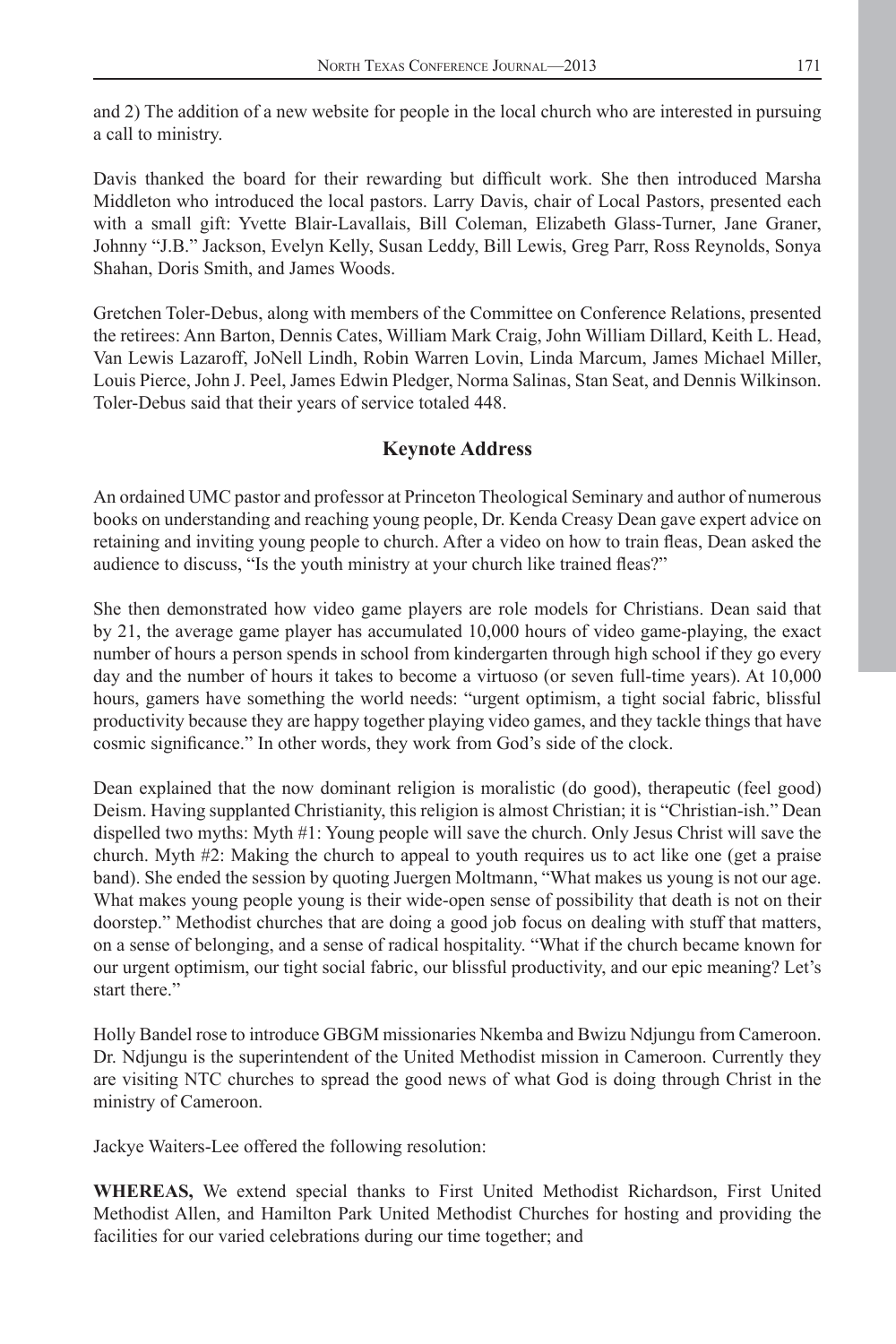**WHEREAS,** We as an Annual Conference welcome our new resident Bishop Michael McKee as the presiding officer for the Conference; and

**WHEREAS,** We welcome Bishop Robert Hayes, resident Bishop of Oklahoma and Oklahoma Indian Missionary Conferences, as our opening worship preacher, Sunday, June 2; and

WHEREAS, We also welcome Mrs. Joan McKee and the McKees as the "first family" of North Texas Conference and all our special guests and friends; and

**WHEREAS,** We have come to "*IMAGINE*" and receive the benefits that we will glean from the many hours of service and preparations given by *The Nehemiah Group* and Conference staff to reorganize and structure the site and agenda for the 2013 North Texas Annual Conference's agenda; and

**WHEREAS,** We offer our prayers and support as we go forth Monday, June 3, and Tuesday, June 4, that the 2013 North Texas Annual Conference will be one that will hang high in the Conference archives; therefore

**BE IT RESOLVED,** That we, as the delegated covenant community of The North Texas Annual Conference, will receive and celebrate our time in praising God, holy conferencing, taking care of the concerns and needs of our conference; And when the Benediction is given for this 2013 Conference we will be rejuvenated, recommitted, and revitalized as *"TRANSFORMED"* servants of God.

Submitted, The Committee on Courtesies and Resolutions Jackye Waiters-Lee, Chair Shante Buckley Kathy McLean Davis

Paul Maletic closed the morning session in prayer.

# **MONDAY AFTERNOON BUSINESS SESSION**

Opening music was provided by FUMC Richardson band. Melba Harris gave the opening prayer.

At 1:30, a video was presented on Perkins School of Theology. Bishop McKee recognized Dean Lawrence, other professors of Perkins, and other United Methodists involved in the capital campaign and advisory boards of Perkins. Bishop McKee chairs the executive board of Perkins School of Theology and enjoyed playing a role for many years. He then introduced Linda Parks to give the Laity Address.

# **Laity Address**

Conference Lay Leader Linda Parks entitled her address "Who I Am Makes a Difference." Parks, a former educator, noted that from her home in Wichita Falls, she has traveled to Conference events this past year, clocking 9,000 miles on her car. A cradle Methodist, Parks has continued to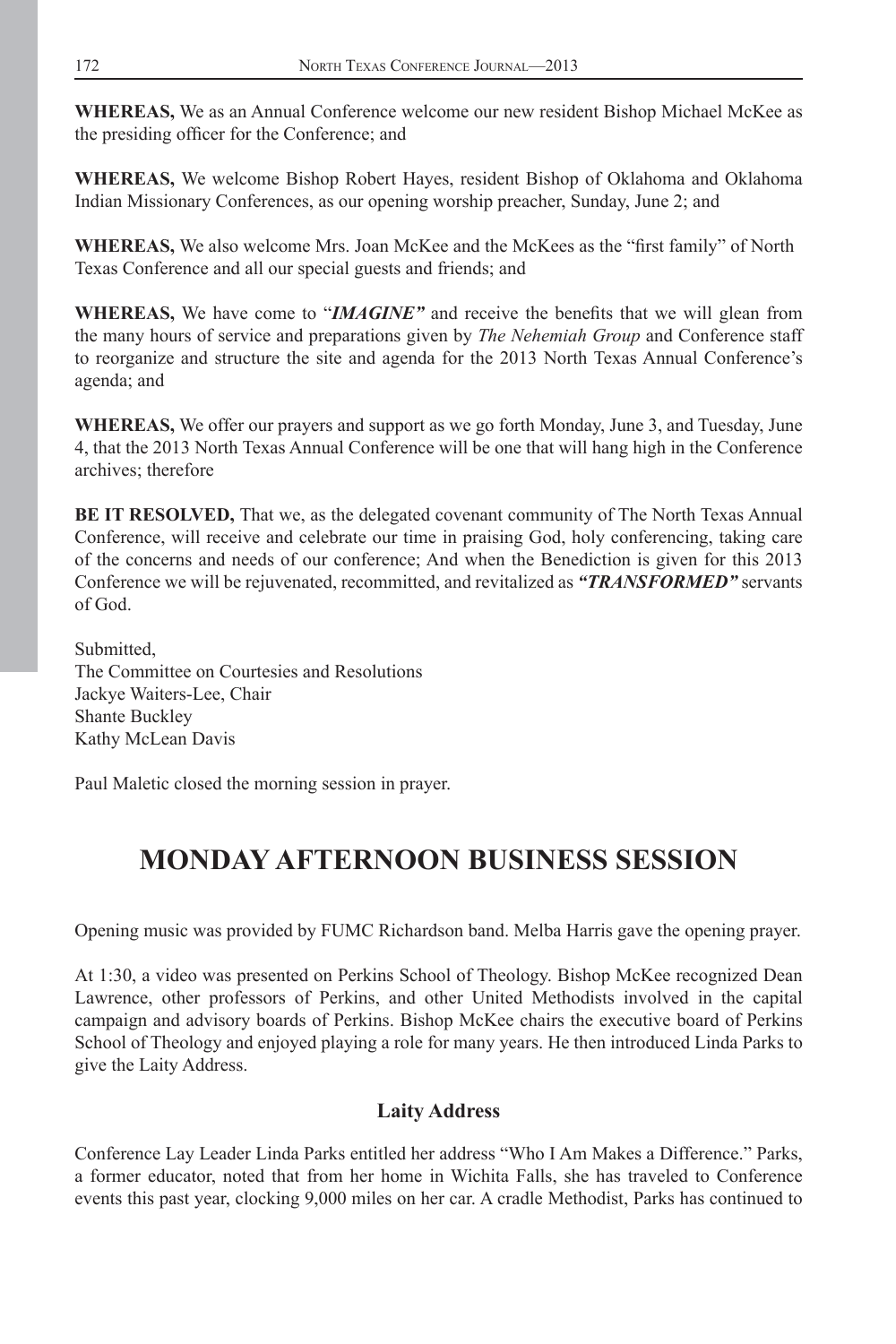lead in presenting and developing the concept of what it means to be fruitful laity. She asked the conference to imagine what a fruitful lay person looks like in the local church. She envisioned three ovals, the first being living discipleship fruitfulness, the person who lives beyond Sunday mornings and attends to Means of Grace as a priority.

The second oval's theme is leading congregational fruitfulness, in which fruitful laity are accountable to their membership vows, communicating expectations, mentoring others, and holding others accountable, partnering with clergy, and following the Holy Spirit. The final oval is developing missional fruitfulness, identifying the mission field by asking, "How do we minister to the people in this place?" Parks asked the laity to ask, "Where is my Samaria? Who are the Samaritans in my life?" and use the response to identify how the minister to the people in their community, spending time with those outside the walls of the church.

Parks challenged the laity to use their imagination, the place where every act of kindness, discovery, and advancement starts. Parks concluded with a story about a teacher who presented each of her students with a blue ribbon imprinted with, "Who I Am Makes a Difference." The story revealed how expectations of another and recognition of the value of another can make all the difference. Her assignment was that each person honor another by sharing with them why they make a difference.

## **Retiree Video**

**Mike Miller** was thankful for the opportunity to be in relationship with others. From Costa Rica and back, it has been a wonderful experience with God and with others. When asked who had influenced him the most, he said that the question was the most difficult to answer. There is no end to the list of people and churches who have been there to model God for him, in good times and in bad. All people, regardless of geographic boundaries, really are a community. He concluded by giving the thanks to God who brings us together in love and the Spirit who works in us and through us.

**John Peel's** call to ministry began in high school at Asbury, Denton, under the guidance of David Kittrell. For the past ten years he has worn a stole that Kittrell's wife made for him and gave to Peel upon Kittrell's death. Peel is grateful to have been able to use the gifts and graces God has given him to touch the lives of folks with mission work and to help people discover what God can be for them. For the last ten years, he has served Trinity UMC in Denton, working with the lay leadership there to enrich the ministry at Trinity.

**Norma Salinas** has had a wide range of experience, from the local church to pastoral counseling. She is grateful to many—to Gary Reagan, Bishop Blake, her Disciple Sunday School class, friends that include her college roommate and her clergy sisters, and for the wonderful resources available through the United Methodist Church.

**Stan Seat's** experience of working on the conference level, on the General Church level on the General Board of Pensions, and helping put together a healthcare plan for the General Church has been the most beneficial experience of his career. Seat credited Bill Hodges, his District Superintendent for many years, as the most influential person in his career.

**Dennis Wilkinson's** experience of his call reminds him of the fundamentals of faith and the fundamentals of parish ministry, the unconditional love of God, the amazing saving grace of Jesus Christ, the power of the Holy Spirit and how he and his family have experienced all of those through the saints of the churches they have served. Wilkinson is especially grateful to his wife Linda, who has been a great partner on the journey.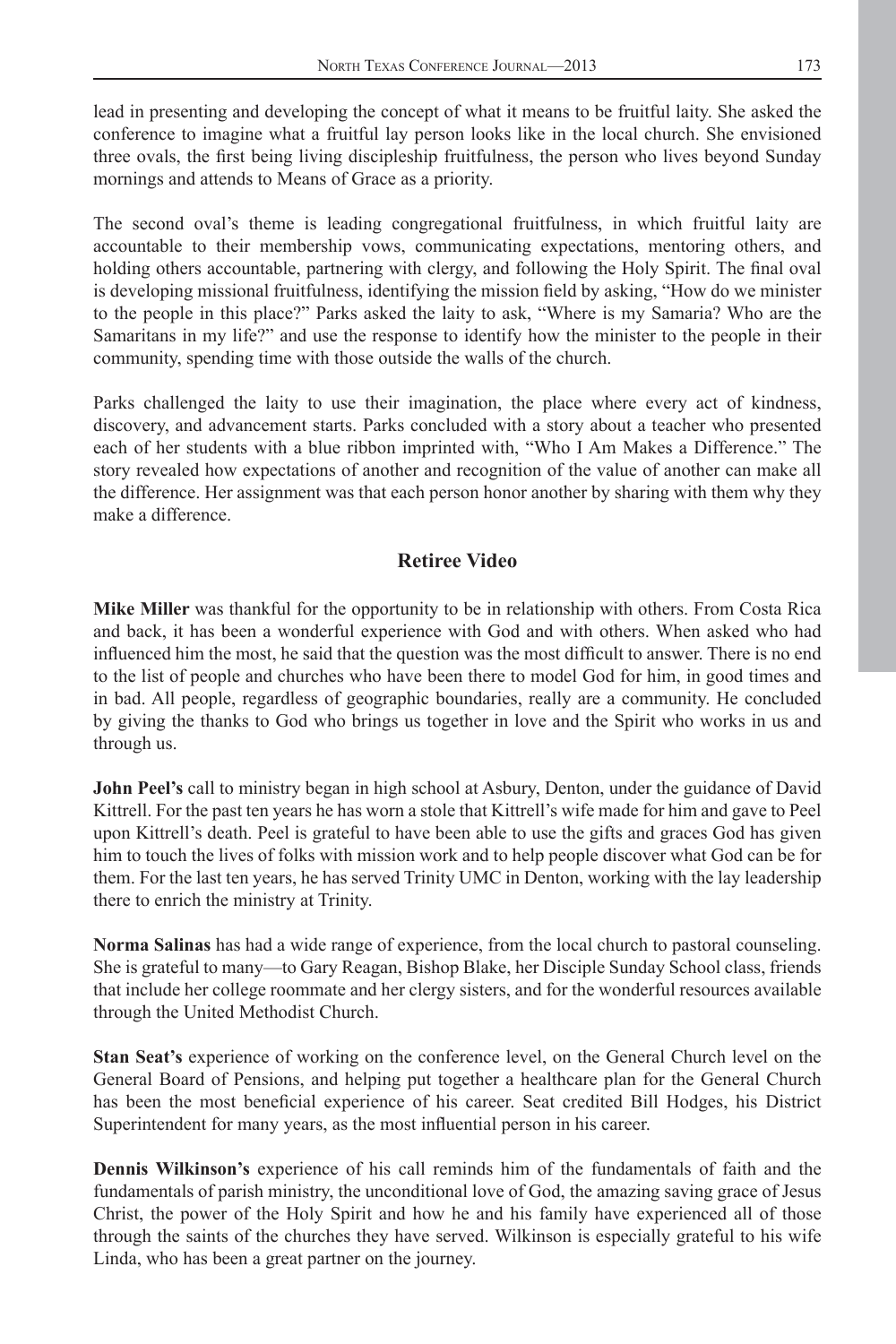At the conclusion of the retiree video, Bishop McKee welcomed Bishop Max Whitfield to the conference and recognized Pam Liston who is serving the conference as Chancellor/Parliamentarian.

# **Center for Connectional Resources**

Conference Treasurer Jodi Smith presented the statistician's report for the Center for Connectional Resources. Smith noted that there are some increases but that the more compelling story is told in the seventy-five pictures she received from local churches when she sent out a request in the spring asking for pictures that tell the stories behind the statistics. She invited the conference to enjoy the video of "The Faces Behind the Statistics."

# **Board of Pension and Health Benefits**

Larry Womack presented the Board of Pensions report. Womack thanked his committee for a job well done. He expressed his joy at a 1.1 million dollar refund received for the conference's good health claims experience in 2010 and 2011. Womack explained that the General Conference changed the way the pension plan is going to work. Extend Health will be offered to fulfill retiree's health benefits and will offer considerable savings to retirees. The full details can be found in the conference workbook on pages 59–70. We will not have to raise apportionments to continue being fully funded by 2021 for retiree medical benefits.

For both active clergy and local churches, Womack explained that General Conference changed the way the pension plan is going to work beginning in 2014. A new incentive will take place. More information can be found on a video on the conference website and even more information will be forthcoming from Smith and the Center for Connectional Resources staff in the fall. Womack then presented Legislative Items 8–11.

Legislative Item eight **[LA 8]** is a legislative item that must be passed yearly to designate rental/ housing allowances for retired or disabled clergypersons of the North Texas Conference. The item passed with a voice approval.

Legislative Item nine **[LA 9]** recommended that \$743 which is 1% of the North Texas Conference Average Compensation be the amount set for the past service annuity rate for ministerial service rendered before 1982. It was approved.

Legislative Item ten [LA 10] was presented from the Board of Pension and Health Benefits Apportionment Budget, reflecting a total decrease of \$5,500 or 0.3%. Tom Hudspeth called attention to a needed change on page 14 of the conference workbook, line 11 from "incapacity" to "medical" as now stated in paragraph 651 of the BOD. The change was accepted and the legislation passed.

Legislative Item eleven **[LA 11]** offers to extend CRSP participation for less than full time clergy who are serving in one-half and three-quarter time appointments. All clergy, including those serving in one-quarter time appointments, are eligible to participate in UMPIP. The legislation passed.

# **Board of Trustees**

Paul Goodrich directed the conference members to their workbooks for the presentation of four resolutions.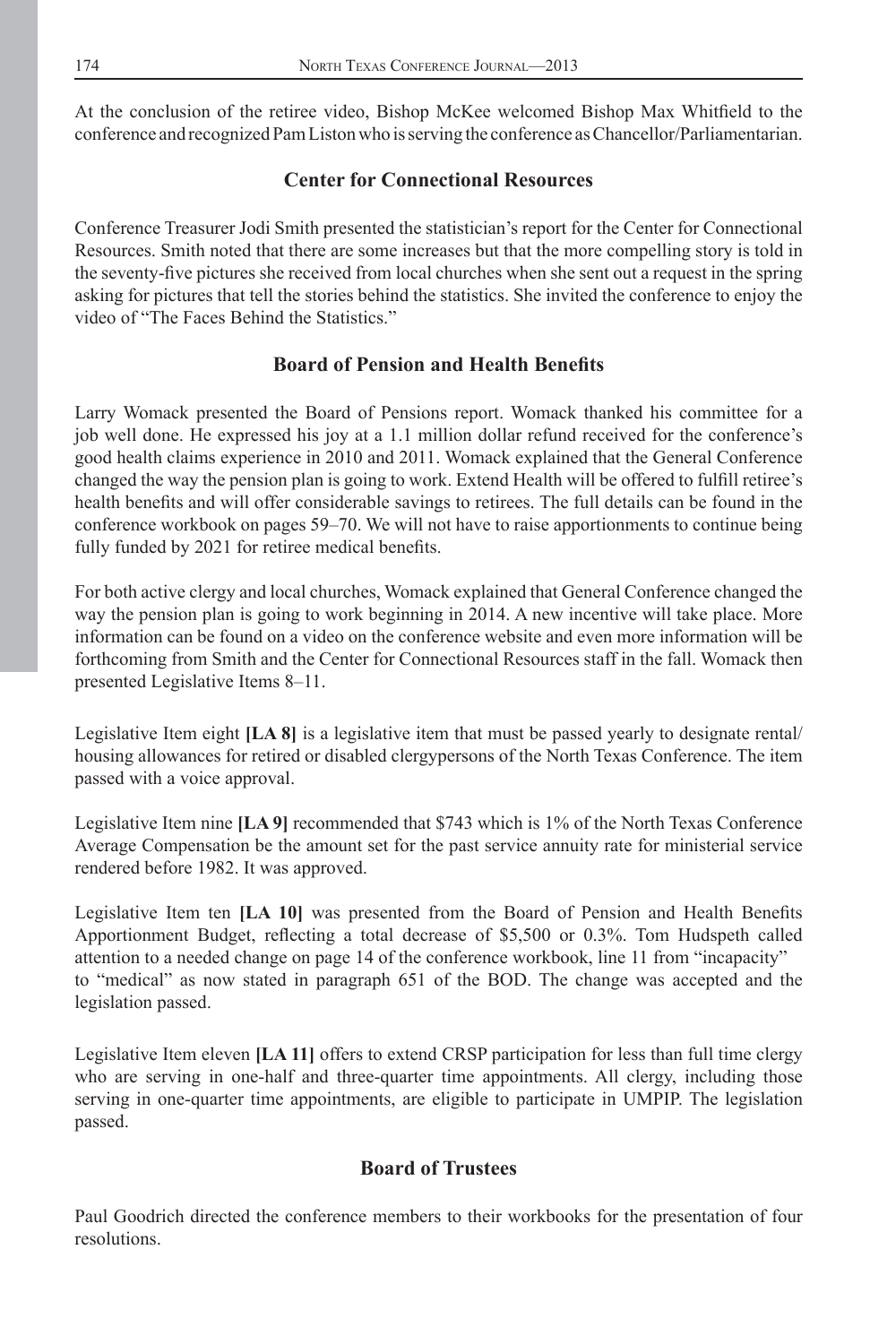Legislative Item 13 **[LA 13]** allowed for the merger of Rosalie UMC and Bogata UMC. The membership of the Rosalie congregation has merged with the Bogata congregation. Motion carried.

Legislative Item 14 **[LA 14]** allowed for the merger of Dundee UMC with Holliday UMC. The Holliday location will be the home of the merged congregation. The Conference Trustees recommends that the merged church sell the Dundee property and incorporate the proceeds of the sale with their funds and property. Motion carried.

Two additional items with no number were presented. The Trustees recommended that the Princeton UMC church property and parsonage be sold with the proceeds going to a new church start in Princeton, Texas. Bishop McKee said that this is what Jim Ozier says is a legacy church. Motion carried. The next item presented was also in regard to a legacy church. Trustees recommended that Hail UMC/Windom charge be closed and sold with proceeds designated in the future to a new church start in the East district. Motion carried.

Goodrich gave special recognition Tom Christian and his wife Linda. Christian began serving in 1967 and concludes this year after serving more than 46 years. He has served in many areas of camping and retreat and conference positions relating to property and design. Christian graciously assisted many congregations in their closing while celebrating their accomplishments during a grievous period. Goodrich presented Christian a plaque and the Bishop presented him with a baseball autographed by Joe Nathan. Christian thanked the Bishop and the Conference; thanked and introduced his family. Having served under eight Bishops, he remarked that the Conference had been his family's family. Smith announced that Christian would continue to work part-time with the Center for Connectional Resources and she announced a special retirement reception for him in the Conference Ministry Center on June 25.

A special video followed by Wesley Village, a non-profi t organization providing assisted living sources, reflecting Christian values and love.

Whitfield brought an IMAGINE Mission Moment to write a card for one of the 1000 first-aid kits which will be provided to the homeless communities in McKinney and Dallas.

### **Courtesies and Resolutions**

Jackye Waiters-Lee presented the youngest member of annual conference who was celebrating her 14th birthday. The Conference sang "Happy Birthday" to Amelia Sprayberry from Krum UMC.

Announcements were made and Bishop McKee recognized those who were to be commissioned and ordained at the evening service. Before the dismissal to go to the toolbox sessions, David Rangel closed the session in prayer at 2:54 PM.

# **MONDAY EVENING**

## **Service of Ordination First United Methodist Church, Richardson**

Reverend Clayton Oliphint welcomed the conference to First United Methodist Church, Richardson for the service of ordination, recognition of orders and commissioning. Music was provided by a mass choir which included First UMC Carrollton Chancel Choir, Lovers Lane UMC Sanctuary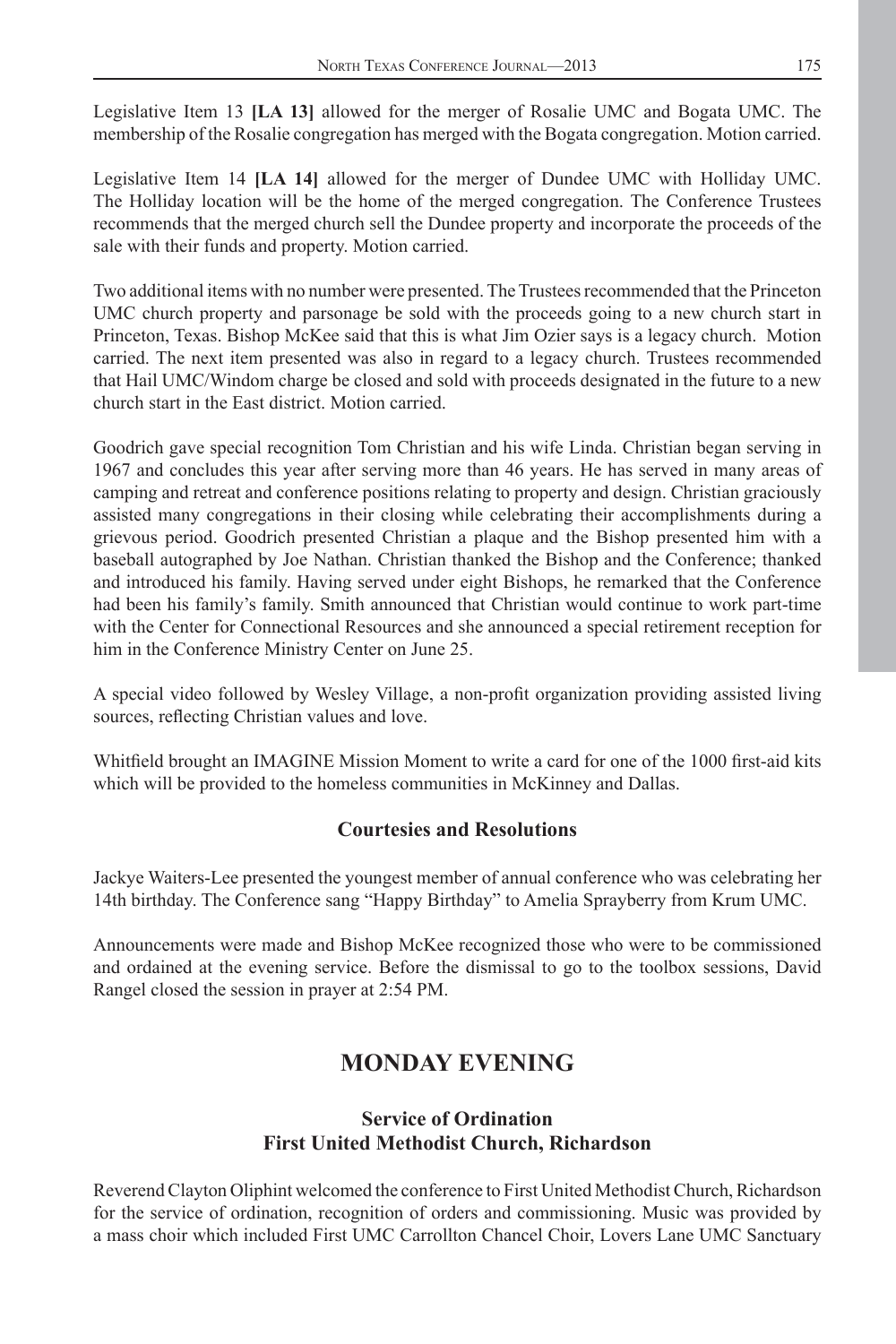Choir, Spring Valley UMC Chancel Choir, and Tyler Street UMC Sanctuary Choir. The mass choir was under the direction of Jimmy Emery.

Bishop McKee was the preacher for the service of commissioning, recognition, and ordination. The scripture for the sermon, "Transformed and Transforming," was Romans 12:1-8. He remembered his call as a boy and again as a college student when the Gospel message connected the head and the heart. He concluded by quoting Fred Craddock, "What you are called to do is infinitely more important than how you may feel about it."

Bishop McKee presided in the commissioning and ordination rituals. Twelve persons were commissioned as provisional elders. Those commissioned for the work of an elder were James David Allen, Omar Hamid Al-Rikabi, Mitchell Payne Boone, William Wayne Eason, Clayton McLain Horton, Zachary Brian Landis, Timothy Edwin Marks, Carol Ellen Montgomery, Adam Lee Spore, Cassandra Lynn Wade, Marcus Graham Womack, and Allen Todd Zugelter. Larry Morris James was presented as a provisional member ordained in another denomination and approved by the bishop, the vote of the Board of Ordained Ministry and of the clergy session of the Annual Conference.

Four deacons and five elders were received into membership in full connection. Patricia Miller Froehlich, Georgia McDowell Harrison, Elizabeth Ethun Moseley, and Rebecca David Walker were ordained deacons. Stephen Joel Cotten, Annelda Joy Crawford, Rebecca Ann Grogan, Cheryl Anita Jones, and Sharon Clepper O'Connor were ordained as elders.

The evening offering was dedicated to support Camps of the North Texas Conference. A reception for the newly commissioned, recognized, and ordained followed immediately after the service in the Bartula Family Life Center.

# **TUESDAY MORNING BUSINESS SESSION June 4, 2013**

The Conference sang "Praise to the Lord, the Almighty." Bishop McKee called the Conference to order and asked Seong Joon Park to open the conference in prayer. Park prayed in three languages— Korean, Spanish, and English. Bishop McKee then invited the keynote speaker, Kenda Creasy Dean to address the Conference again.

### **Keynote Address**

Dean invited the Conference to begin by watching TV. She introduced a comedian Willie CK whose sitcom flashes back to life as a young person. He and his best friend Ryan are not taking his religion class seriously so the nun calls in a creepy doctor to explain how awful death by crucifixion is. He invites Willie to drive nails into Ryan's hand. They are shell shocked. The scene then cuts to a dream Willie has later that night. Then Willie gets in big trouble and the nun calls Willie's mom to come pick him up to punish him. His mom then tells him that she does not believe anything the nuns are teaching him and wanted him to go to Catholic school because since she did not have religion and she thought maybe he should get it somewhere. She says that Jesus was a good guy but that Willie is not responsible for anything that happened to him. Willie then says that he does not want to go to Catholic school anymore and he asks his mother if there is a God. She responds that she does not know but that whether there is or is not, he has to be good to people. She then changes the subject. Dean invited discussion on what was real about that scene.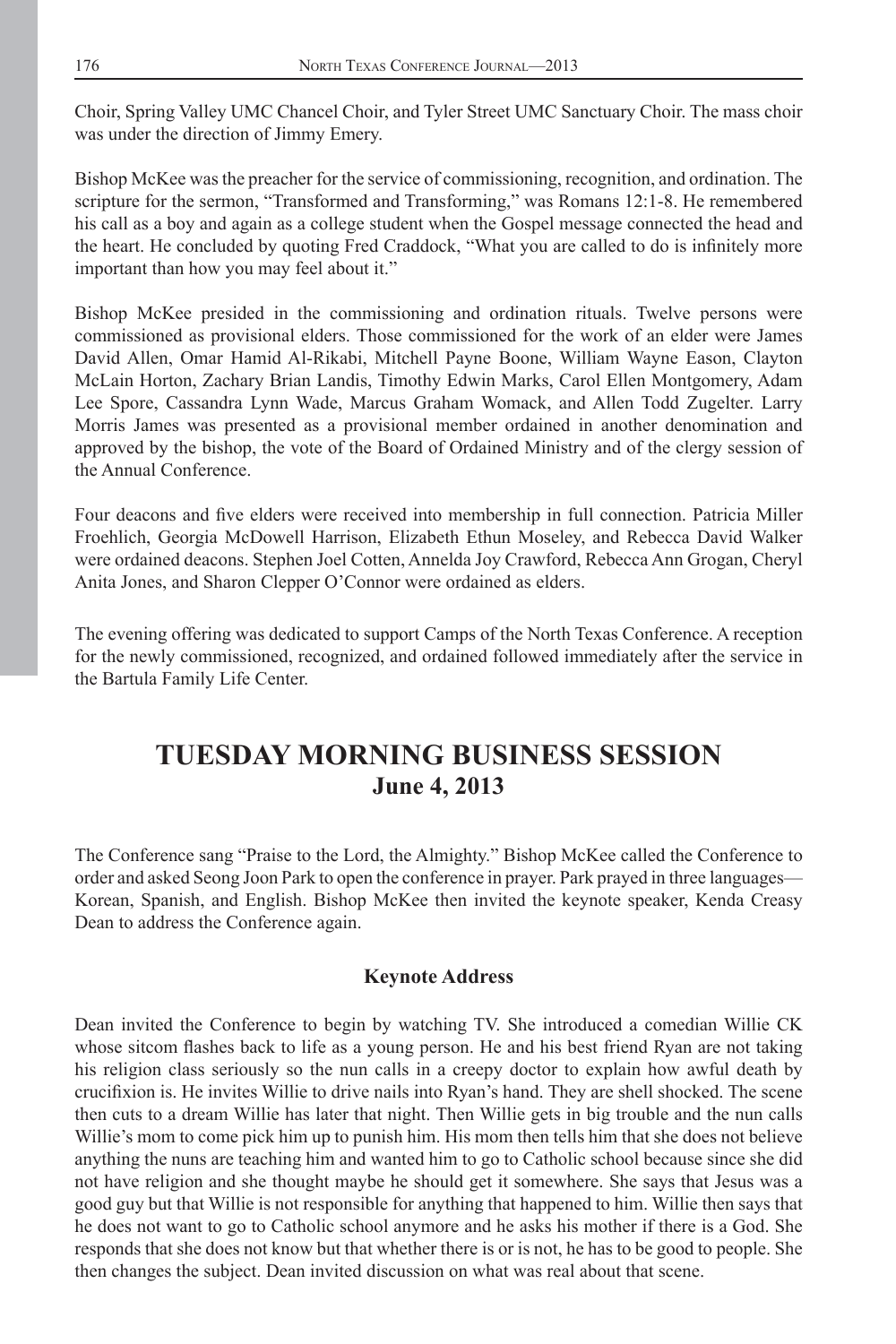Dean then named what had happened. They had seen the "nones" and an example of moralistic, therapeutic deism. Dean then referred to the rich young ruler and his quest for eternal life. When he could not do what was required, he went away sad. She wondered if that applied to the church, that we just give up and let people go to the beach. She then listed qualities of faithful, young adults: had faithful parents, were highly devoted as teens, had a significant religious experience as a teen, had multiple adults of faith to turn to for support and guidance, prayed frequently and read the Bible on their own, had few doubts about their religious beliefs as teens. If teens have no parents who are religious, the church can move in. These teens need to remember how good it felt to be loved by people in the church. Their leaders need to create places for parents to share their stories. We have to show the world that when the church gets involved, things change—lives change. Dean concluded with, "That 'love thy neighbor' thing. I meant that. God."

#### **Center for New Church Development and Congregational Transformation**

Jim Ozier, Center Director, introduced Gloria Fowler, Assistant Director, and Liliana Pena Rangel who helps plant new Hispanic congregation. They played a video that asked the Conference to imagine starting more churches than we are closing. The video reminded the Conference that five years ago the NTC made a renewed commitment to "create new places for new faces." Since then, they have planted 14 new faith communities with a combined average worship attendance of over 2100 a Sunday. Testimonials came in Spanish from Christ Foundry, in Korean from Korean North Central, and from The Village and Connections.

The video then panned church starts who began in schools and shopping centers, setting up and striking each Sunday—The Village, Living Life, St. Andrew Frisco, Faith Corinth, and Grace Avenue. From there the Conference was asked to imagine what it will be like to be part of one of the three new church plants this year—Princeton, Prosper, Grand Prairie. Imagine, though, said Jim that you are NOT in a new church but in an existing church that has done great ministry over the years, but now the church is struggling. Imagine that the church is committed to turning around, to being fruitful, to reaching the surrounding mission field. That is where Transformation comes in. Through the Healthy Church Initiative, the Misionera Laica para Fundadores de Iglesias (LMPN) Initiative, and the Strengthening the Black Church 21, revitalized churches are being imaged to meet the needs of this new day.

#### **Center for Missional Outreach**

Larry George reaffirmed that the church is NOT in the religious retail business but the business of transformation. He commended the conference for their participation in "Mission Moments" to assist the chronically homeless and in their rapid response to offer assistance to West, TX and Moore, OK. Marji Bishir, Associate Director of the Center, gave an update on the Conference disaster response. George included the grassroots work of the Board of Church and Society, the Board of Global Ministries, the Committee on Christian Unity and Interreligious Concerns, and the Committee on Ethnic Local Church Concerns.

In seeking to fulfill the two focus areas of engaging in ministry WITH the poor and eliminating the physical and spiritual diseases of poverty to improve health globally, the CMO Advisory Team, led by Andy Stoker, has developed a radical vision for the elimination of extreme asset poverty in two zip codes—one urban, one rural—in the North Texas Conference by the year 2025. A script written by Alexandra Robinson invited the Conference through a video to come alongside the marginalized in the Conference and learn from them, share with them, and develop a model together with them—a model that moves our witness as disciples of Jesus Christ from occasional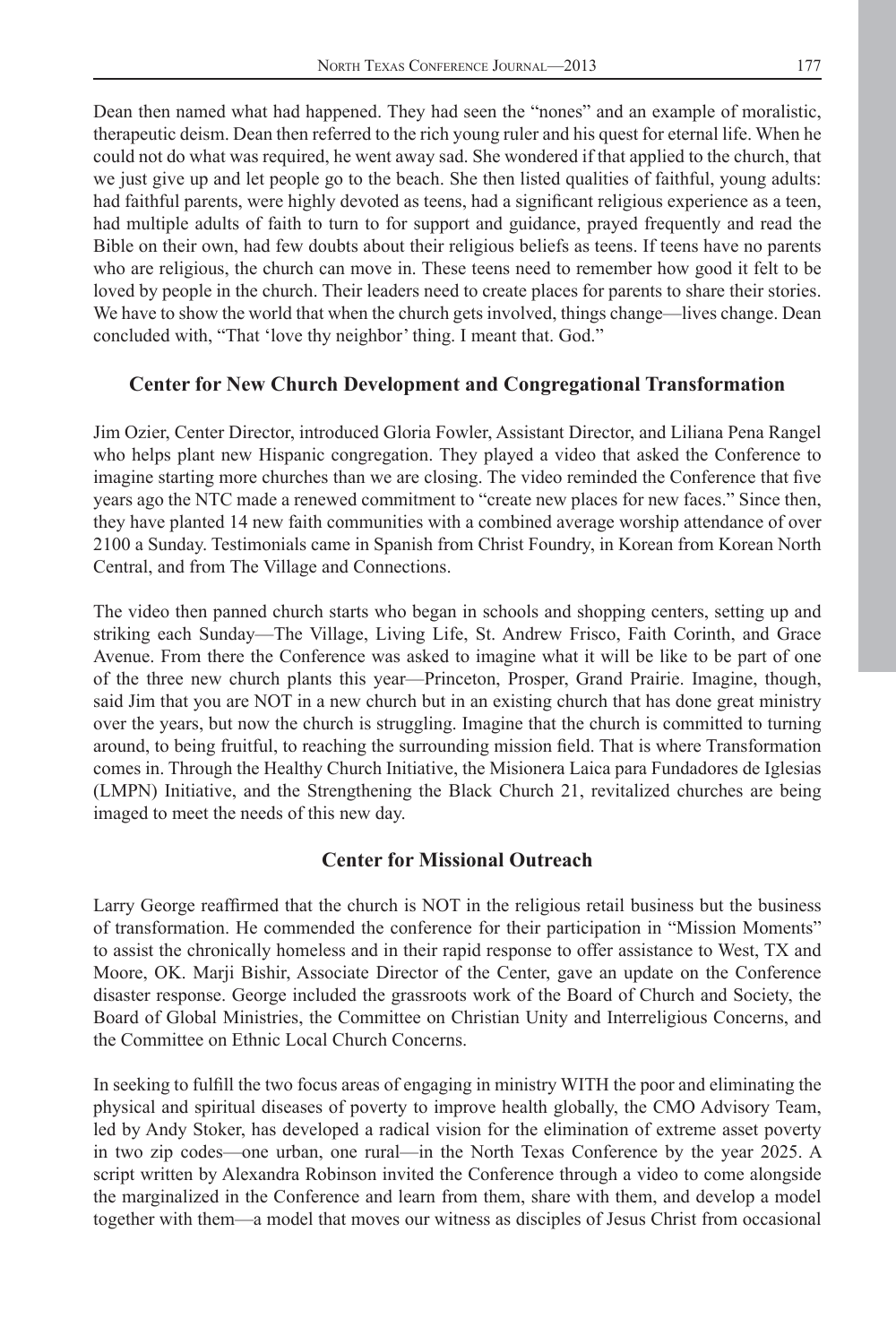acts of mercy to continuing collaborations for transformation. George invited the Conference to imagine themselves as God's flash mob of radical grace.

Bishop McKee then presented a check from his Lenten fasting to Royse City Food Bank because they asked that he consider their ministry a recipient of the funds he set aside as a result of his fasting.

#### **Consent Agenda**

Larry George presented the consent calendar. No items had been removed, and the consent calendar was adopted.

### **Board of Ordained Ministry**

Bishop McKee called the conference to order and introduced Marti Soper as Chair of Preparation and Qualifications.

> **Patty Froelich,** an ordained deacon, grew up in Elkhart, Indiana, is married to Robert and has three grown children. She is currently appointed to First, McKinney where she will continue her ministry.

> Patty started by thanking her parents for her early life, her husband, her children, her mentors, her clergy friends, and First, McKinney, who helped her in the discernment process. She cited John 15:16 where Jesus tells his disciples that they did not choose him; he chose them. She was reminded that God chooses us.

> She ran across a paraphrase of the conversation between Jesus and Nicodemus about the Spirit that encouraged her to put herself in the path of the wind. She did just that, and though she does not know where that wind is going, she knows that we are chosen by God to share the love of Jesus where the wind goes, affirming the gifts of others and encouraging them to be open to the Spirit and help them imagine the way that God can use them.

> **Georgia Harrison grew up in Jackson, Mississippi,** went to Mississippi College, majored in mathematics and got a masters degree in mathematics from Clemson. Before she began her pursuit of ordained ministry, she was a software developer and a vicepresident of a software company. Harrison is married to Charles Harrison; they have Ricky Harrison and Marissa Harrison, and she is currently appointed to First UMC, Wichita Falls.

> Harrison's journey is the journey of a lifetime. She began as the youth minister of mission at First UMC, Richardson twelve years ago. When asked why she chose ordination as a deacon, she referenced Micah 6:8: "And what does the Lord require of you but to do justice, love kindness, and walk humbly with their God." At Richardson, she learned that mission work is not about changes that you make in the world but about the changes the world makes in you. She expressed her thanks to First Richardson and to the pastors there.

> She learned from Holy Covenant how to do justice and be a leader in ministry, especially the youth who loved her despite her shortcomings. She thanked the staff there for teaching her how to do justice. Now she is leading adult ministries at Wichita Falls.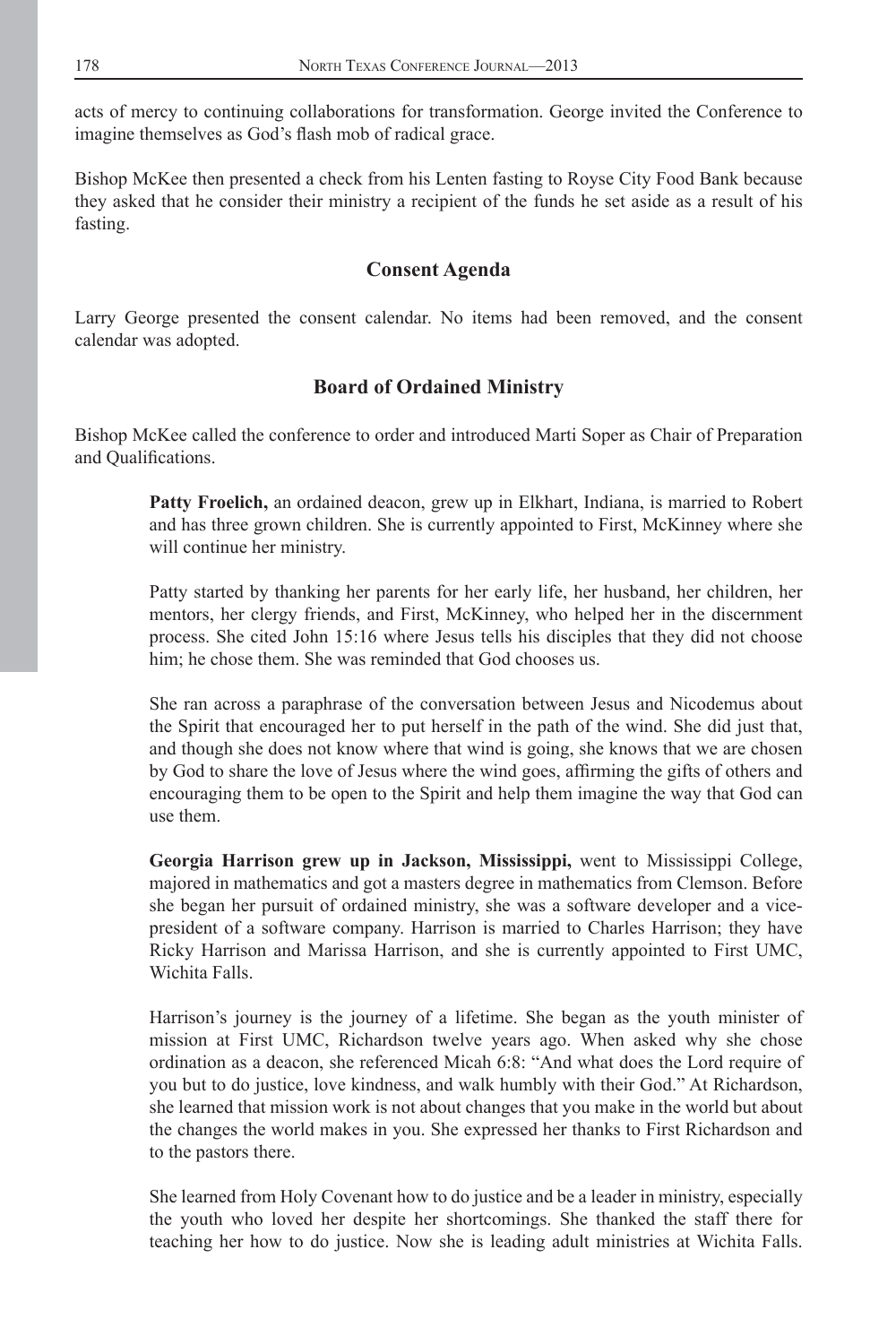Those groups have taught her so much about how to walk humbly with her God. She thanked those pastors. In addition, she thanked her husband and her children for their encouragement. In closing, she imagined a church where all people are encouraged to serve as they are called.

**Elizabeth Moseley** grew up in Houston and received her undergraduate degree from Boston College. She is married to Neil Moseley and they have a 10-month old son Nathaniel. She is currently serving Highland Park UMC.

Elizabeth said that she was exhausted because their 10-month old did not sleep last night. Like Peter, she wanted to stay here. She thanked her family, her husband, her son, and all the people she has worked with. She thanked the people from Highland Park UMC, especially Paul Rasmussen.

She looks back on her life and it is like God was saying, "Your plan is not good enough, so we're going to go ahead and do my plan." We the church are really good, but we can be better. She expressed her gratitude to the church.

**Rebecca Walker** grew up in Bethel Acres, Oklahoma. She went to Oklahoma City University and got a degree in education. Before that, she was already a youth minister. She is currently appointed to First UMC, Dallas.

She thanked her parents for raising her in the church, the Oklahoma Conference where people are resilient, and to those who shaped her theology and to the churches who took a chance on her as a youth minister. She thanked the Perkins staff and teachers, as well as the churches in the NTC where she has served: To Holy Covenant and their staff, to Flower Mound and the staff who walked alongside her through commissioning, to Pat Beghtel-Mahle who taught her that things like bulletin boards were not kingdom issues, to First Dallas staff and John Fiedler who have taken part in her ordination journey, to her covenant group and mentors, especially Joe Stobaugh, she gave thanks.

Walker imagined that if the NTC could love all our neighbors the way the people in these congregations have loved her, the future of the church is full of possibilities which can transform the world. She confessed that she shared with the bishop a love of the Avett Brothers and she ended with a line from one of their songs, "If I live the life I'm given, I won't be scared to die."

#### **Young Person's Address**

Sara Finney, outgoing chairperson of Conference Council of Youth Ministry, FUMC Denton, greeted the Conference, by announcing that the youth there represent a portion of the 8% of dedicated youth to which the keynote speaker had referred. A video was presented which Sara and other youth lifted up the district level activities and missions, including their fundraising for Project Transformation and Zoe Ministry, and spoke to the value of being involved in district and conference level youth activities. Emma Boswell announced that the YSF in-conference mission project this year is Project Daraja, a mission that allows refugees time to get back on their feet. The out of conference organization is Determined Families Moving Forward that helps develop curriculum for under-privileged young people. Finney invited Conference participants to have lunch with a youth and talk with them about their dreams and visions for the present and future church. The youth concluded by throwing out T-shirts to the crowd.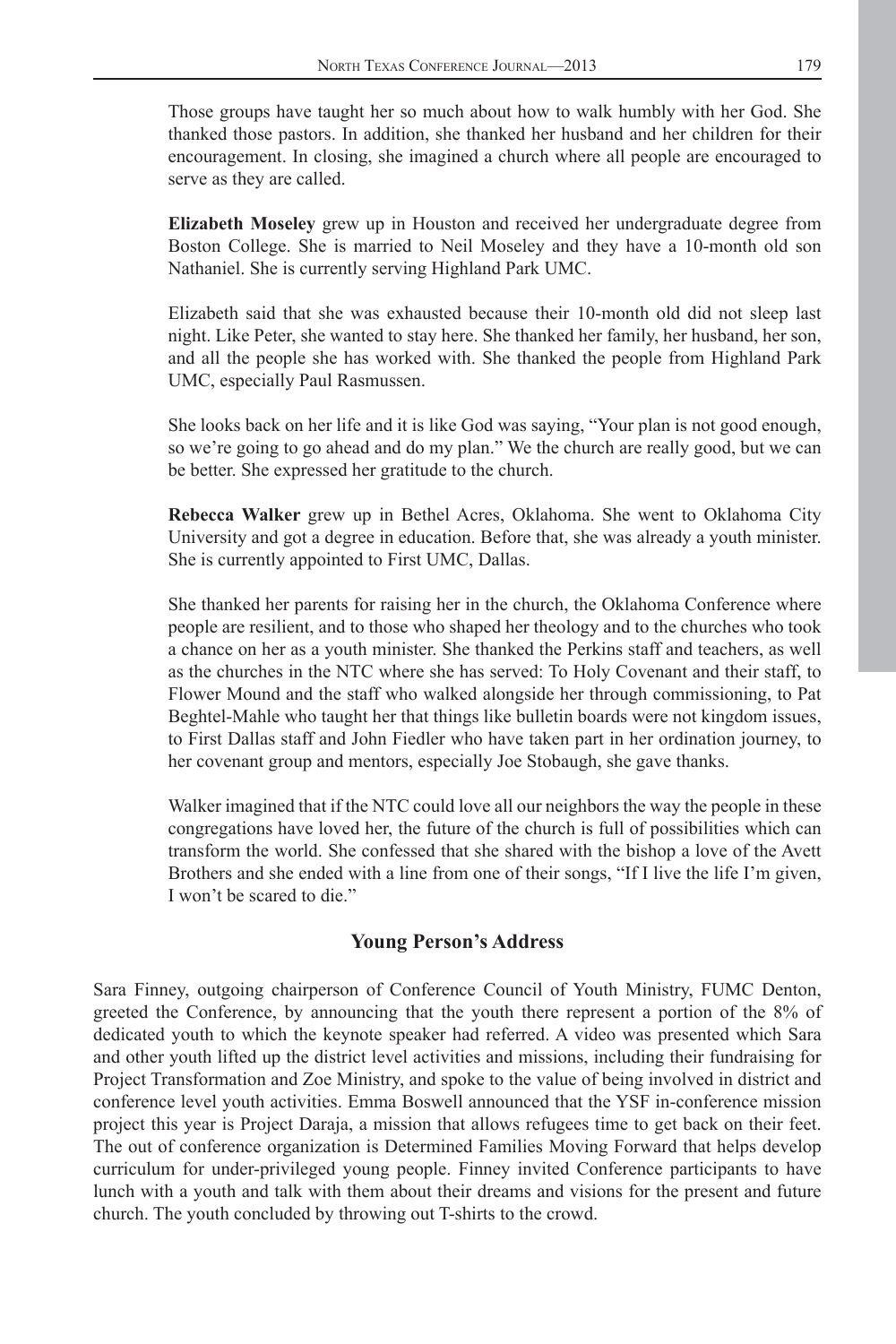#### **Core Leadership Team**

Linda Parks presented the Core Leadership Team report by answering the questions of team members placed throughout the Conference. The questions and answers were designed to inform the Conference about what the Core Leadership Team does and who they are. The creation of the CLT was a key ingredient of the Strategic Plan approved by the North Texas Conference in June 2010. The CLT oversees the implementation of the decisions of the Annual Conference through the four Centers: Center for Leadership Development, Center for Connectional Resources, Center for Missional Outreach, and Center for New Church Starts and Congregational Transformation. The CLT engages in significant, strategic conversations about the mission and ministry of the NTC and has representation from all four districts and centers, including one District Superintendent, lay members from each district, and at-large members. The CLT continues to build on a strong beginning but recognizes the need to be more strategic in planning and to set up a strong system of accountability.

#### **Board of Ordained Ministry**

**Marti Soper and April Bristow** introduced more ordinands.

**Stephen Cotten** grew up in Dallas and received an undergraduate degree at UTD. His first profession was marketing. He has two grown daughters and is appointed at Cavanaugh UMC in Greenville, Texas.

Cotten spoke highly of his all-female newly ordained peers. He reflected on Jesus' saying that he would make the disciples fishers of people. He focused on the disciples' task—to mend their nets. Cotten said that the NTC imagines what those torn nets will look like once they are mended. He expressed his gratitude to those who have cast out their nets to include him in the United Methodist faith. He is grateful that he can be united with the Conference and cast nets for all the new people that are coming in.

**Annelda Crawford** grew up in Dallas and attended Dallas Baptist University with a double major in psychology and sociology. Before entering the pursuit of ordained ministry, she worked for Delta Airlines and was a social worker at Hope Cottage. Crawford is married to Wesley and they have two adult children. She is currently appointed to Pleasant Mound.

She came to the United Methodist Church through the radical hospitality of St. Luke's "Community" where someone invited her to work as a Sunday School teacher. She thanked St. Luke's for trusting her with their children. Born at Parkland Hospital, Crawford grew up in zip code 75215 where she serves today. Her parents did what they were supposed to do as parents, including taking her to church. Loving family and friends made a difference in her life, but today that community has changed. Often at the end of the day, those parents do not have the energy or time or experience to give their children the best. That is where the Conference can help.

Crawford is dedicated to bringing the best to the children in zip code 75215, the urban area of extreme asset poverty identified by the Conference. As a board member of Dallas Bethlehem Center in 75215, she dedicates her life to the children in 75215 as does her church in 75217 through Project Transformation year round. She invited the Conference to come and join in the work.

**Rebecca Grogan** grew up in Bartlesville, Oklahoma, did her undergraduate work at University of North Texas and received her bachelor's in fine arts. Her profession before pursuing the ordained ministry was as a professional artist and then on staff at Custer Road UMC. Rebecca and her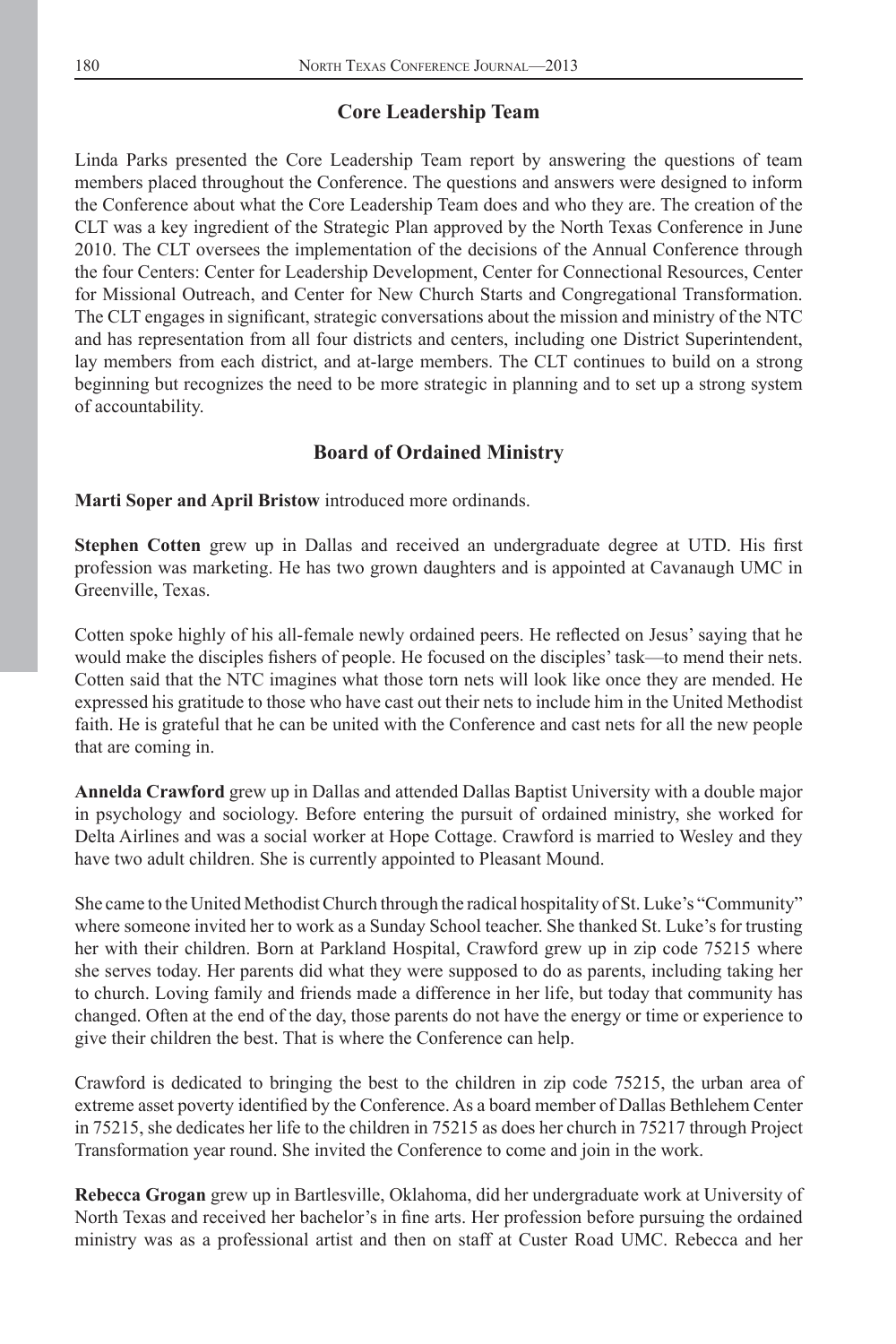husband Gary have been married for 43 years. They have two grown sons, Grant and Kevin, and a grandson named Liam. She is currently the associate pastor at FUMC, The Colony. After this Conference, she will be appointed as senior pastor to Archer City UMC as an ordained elder.

Grogan said that she woke up this morning thinking of a song that is the accumulation of her feelings at this time. It is Crosby and Nash and it says, "It's been a long time coming." She remembers as early as a second grader having a conversation with a classmate about Jesus, but the theme "Imagine" is more important than we can imagine. Because we live in boxes, we can never imagine, or use our creativity.

Grogan imagines a Conference where churches embrace pastors regardless of their gender, race, or age; a Conference that knows that the church is not just within the walls but as much without; a Conference where the witness and theology is not determinism; a Conference that edifies and equips for the year ahead (oh, we have already had that; never mind); a Conference that exemplifies our belief of all as children of God; a Conference where relationships continue to take priority over politics. Grogan thanked her covenant group, her meeting group, OSL, her family and especially her husband Gary.

## **United Methodist Communications**

Jennifer Rodea from United Methodist Communications spoke about the Rethink Church campaign of the past five years, targeting 18–34 year old seeks with its messaging. A phone app dissolves like a snow globe when shaken, revealing images of a deeper meaning of Christmas, resolving from an image of children waiting to see Santa to an image of the nativity. She said that their Lenten photoa-day challenge was more about the practice of paying attention and being intentional. This was an attempt to invite people to pause and observe their world around them and explore their faith. She invited NTC to celebrate their mission involvement in social media and referenced Acts 2:44–47, "People liked what they saw and daily their number grew." United Methodist Communications wants to show where God is at work in the world.

### **Council on Finance and Administration**

Jodi Smith and Clayton Oliphint presented the report from CF&A. Smith noted that the Conference accounting system has changed to GAAP and that the unaudited report could be found beginning on page 74 of the workbook. Smith thanked the Conference for a 96.8% payout of apportionments.

Oliphint discussed the importance of apportioned funds in the United Methodist Church. A pie chart (actual pie) was shown on the screen by Oliphint, who reminded the Conference that most of the pie stays in the local church. He reminded the Conference of the ways in which apportionment money is used globally as well. Oliphint said that CF&A could have presented a flat budget but could not omit at least one new Hispanic church start. The budget for 2013 represents a 1.5% increase.

Legislative item #12 **[LA 12]** was presented by Oliphint for approval. Bill Gavitt, Greenland Hills UMC, expressed disappointment that the budget only allowed for one new church start. Gavitt moved to amend the budget by \$200,000 for new church starts. The motion was seconded. Oliphint stated that there are serious financial challenges ahead and he urged defeat of the amendment but encouraged continued conversation about new church starts. The amended failed.

Gavitt then offered an amendment to increase the budget by \$200,000 for scholarships for certified candidates. The motion was seconded. Stan Copeland, Lovers Lane UMC, stated that it is the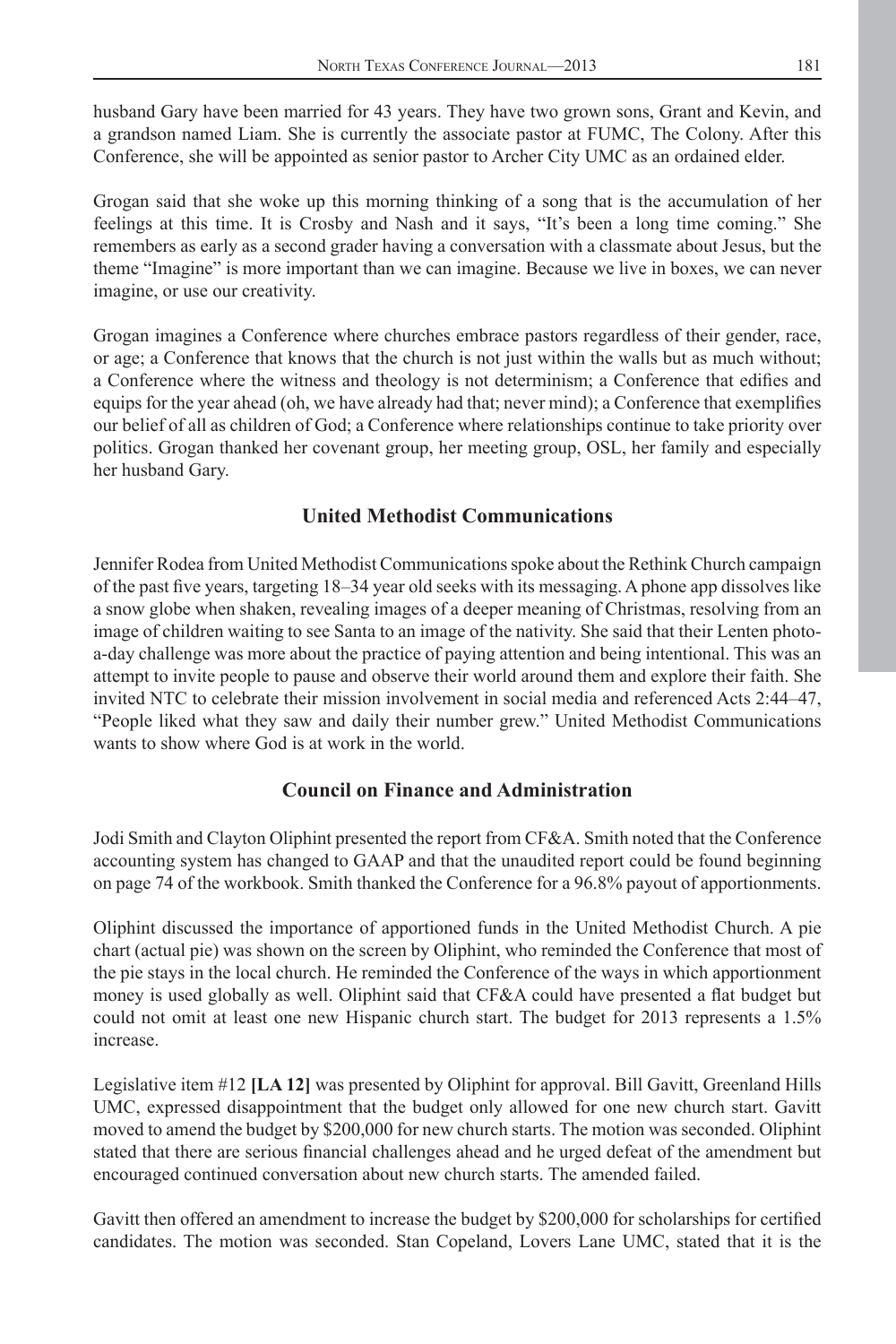responsibility of the local churches to support funding for certified candidates. There were three speeches against, including Charles Harrison and Holly Bandel. There were three speeches for the amendment: Bill Gavitt; Ray Karrer, Calvary UMC; and Bill Lawrence. Lawrence said the reality is that not many congregations have the finances to make the budgetary commitment of \$20,000 per year to support a candidate/student in seminary. Oliphint said that a capital campaign for this purpose had even been floated but that the increase of  $1.5\%$  would still be the maximum recommended at this time.

Jack Soper offered a substitute motion to charge the Core Leadership Team to explore funding for seminary scholarships and make recommendations to CF&A with recommendations for 2014 Annual Conference. The motion was seconded. Owen Ross offered a friendly amendment to the Soper amendment that would include a study on debt retirement for those who go on to be ordained. The friendly amendment was seconded. Soper did not accept the friendly amendment. Frank Rahm spoke against the Soper amendment in that it is far afield from the business of CF&A. The friendly amendment failed. Rusty Hedges spoke against the Soper amendment because it takes the BOM out of the loop. Don Wylie moved to table the motion until after lunch. By a show of hands, the motion was tabled.

Announcements were made. Ozier stated that the inclusion of only one new church start does not represent any lack of support by CF&A; they want the same thing. Bishop McKee commended the body on identifying important pieces that really do mark our future. Sherry Cherryholmes, a high school classmate of Bishop McKee, and a member of FUMC, Jacksboro, offered a closing prayer.

# **TUESDAY AFTERNOON BUSINESS SESSION**

The afternoon session opened with prayer. A video of Mt. Sequoyah, our jurisdictional camp, was presented. CEO Abbie Foster described the lodging and the spirituality offered there for families. What they are now doing is bold and beautiful. They host the small church and new church leadership as well as the academy for spiritual formation. Continuing education and leadership courses will be offered. By 2022, their centennial anniversary celebration, they will be a premier United Methodist destination place.

Bishop McKee then shared what would be the agenda for the afternoon.

Bill Gavitt withdrew his previous motion from the morning session. Don Wylie then made a new amendment to the CF&A report. Because we imagine North Texas to be a place where we are called to be in servant ministry in every community; and because we imagine the North Texas Conference to be a place where men and women who feel called to servant ministry can do so with adequate financial support, and because we imagine the North Texas Conference to be a place where candidates for ordination can serve out the call God has on their life without crippling financial debt, we move the Bishop appoint an interdisciplinary team composed of representatives from the Council on Finance and Administration, the Center for New Church Starts, the Center for Leadership Development, and the Board of Ministry and the Core Leadership Team to study and prepare a definite plan of action to address the following issues: increased funding for new church starts, scholarships for candidates for ministry, and debt reduction for candidates for ordained clergy. Such committee shall make a report of findings and proposals for action to the 2014 Annual Conference.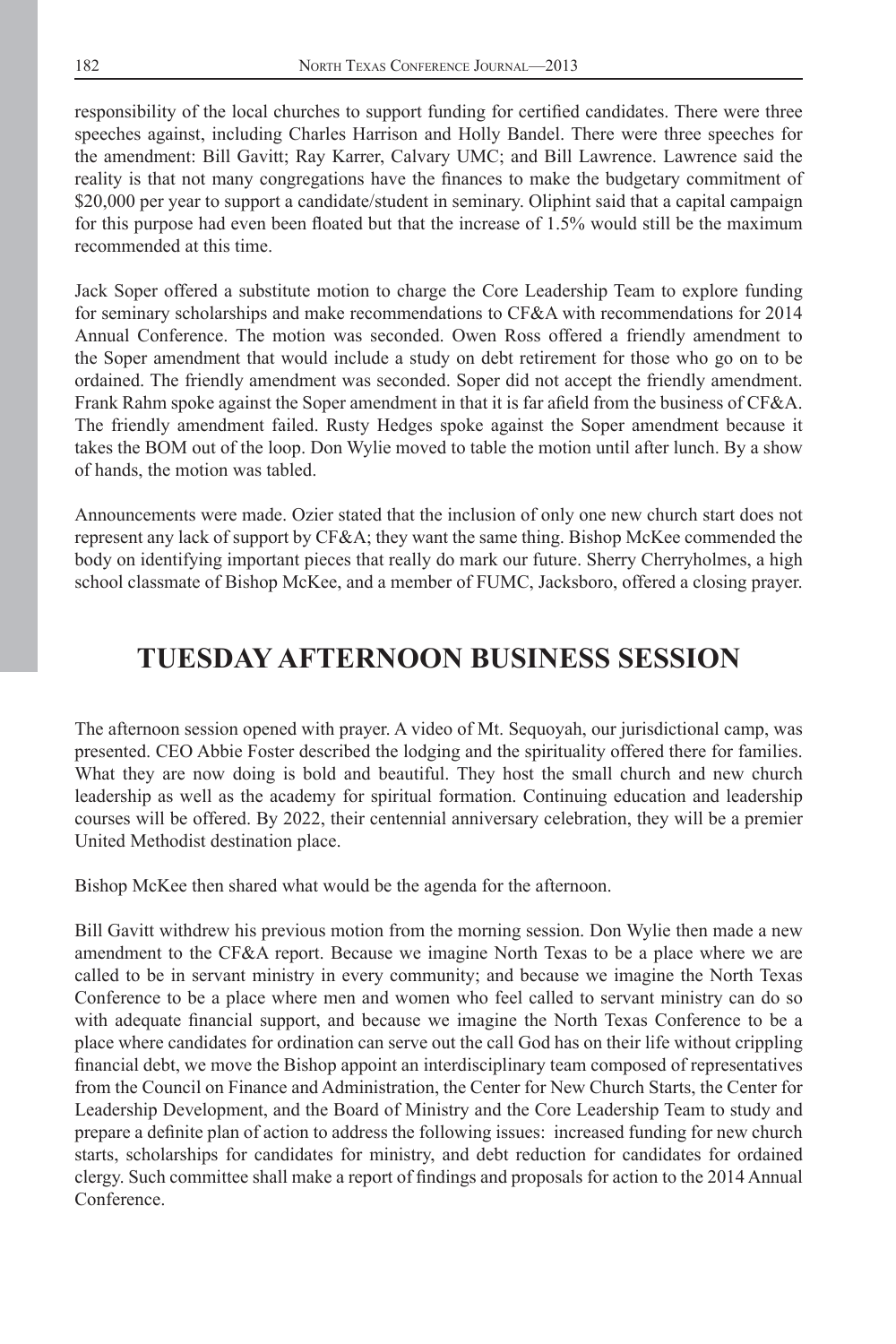The amendment was seconded and passed. Bishop McKee will appoint a committee by July 15 and send the results to General Conference.

Janet Bell Odom questioned the intention of funds designated for Ethnic Local Church Concerns, observing that the amount expended on other ethnicities should be more similar to those funds expended on Hispanic church starts.

Don Underwood pointed out that at General Conference he and Adam Hamilton worked to craft legislation that would make more scholarship money available for seminary students through apportionments and that he hoped that the NTC would take steps to secure some of those funds. The Bishop thanked Underwood and called for a vote on the CF&A report. Though not unanimous, the report was passed by a voice vote. Oliphint thanked Jodi Smith and staff for their preparation of the report.

### **The Standing Rules**

Anne Todd gave the report on Standing Rules and recognized the committee, Vivian Crowson, David Rucker, Nancy DeStefano, Ed Patterson, and Tom Waitschies. Todd also thanked Jodi Smith. She directed attention to Legislative Item three **[LA 3]** regarding the reinstatement of the Committee of Religion and Race and the Committee on the Status and Role of Women. The Judicial Council found that these two committees must be reestablished in the Annual Conference. Parks pointed out that the committee of investigation had been removed and should not be printed in the legislation. Legislative Item three was approved.

Legislative Item four **[LA 4]** regarding access to health insurance for clergy was approved.

Legislative Item five [LA 5] establishing the official moving day for Annual Conference moves as the Thursday after the last Sunday in June, with the first Sunday at the new appointment being the first Sunday in July was approved.

Legislative Item six **[LA 6]** stated that utility allowance is to be paid separately from the housing allowance and that utilities are considered part of the minimum equitable compensation package. William Herrscher, Schreiber Memorial UMC, Dallas, moved to table the item until a task force has been convened as proposed in legislative item seven, which is to bring a plan to the 2014 session for alignment of mission, money and sustainable plan for Equitable Compensation. The move to table Legislative Item 6 **[LA 6]** failed. Jodi Smith spoke in favor of Legislative Item six [LA6] because it clarifies the source of the utility allowance as part of base compensation. She noted this had been the wording of the Equitable Compensation Legislation for a number of years, was the intent of the standing rule, and was the general practice of the church. After receiving phone calls from churches asking for clarification on this wording, the matter was taken before the standing rules committee for consistent wording between the three different items of legislation. Gifford Long stated the rationale was because some local churches have parsonages and some do not and this was an attempt to make the situation more equitable by placing the payment of utilities within the base compensation rather than the housing allowance. David Rucker spoke for Legislative Item 6 [LA 6], stating that this does not change current practice but clarifies what we have already been doing. Legislative Item six passed.

#### **Board of Ordained Ministry**

Marti Soper and April Bristow presented more ordinands for their addresses.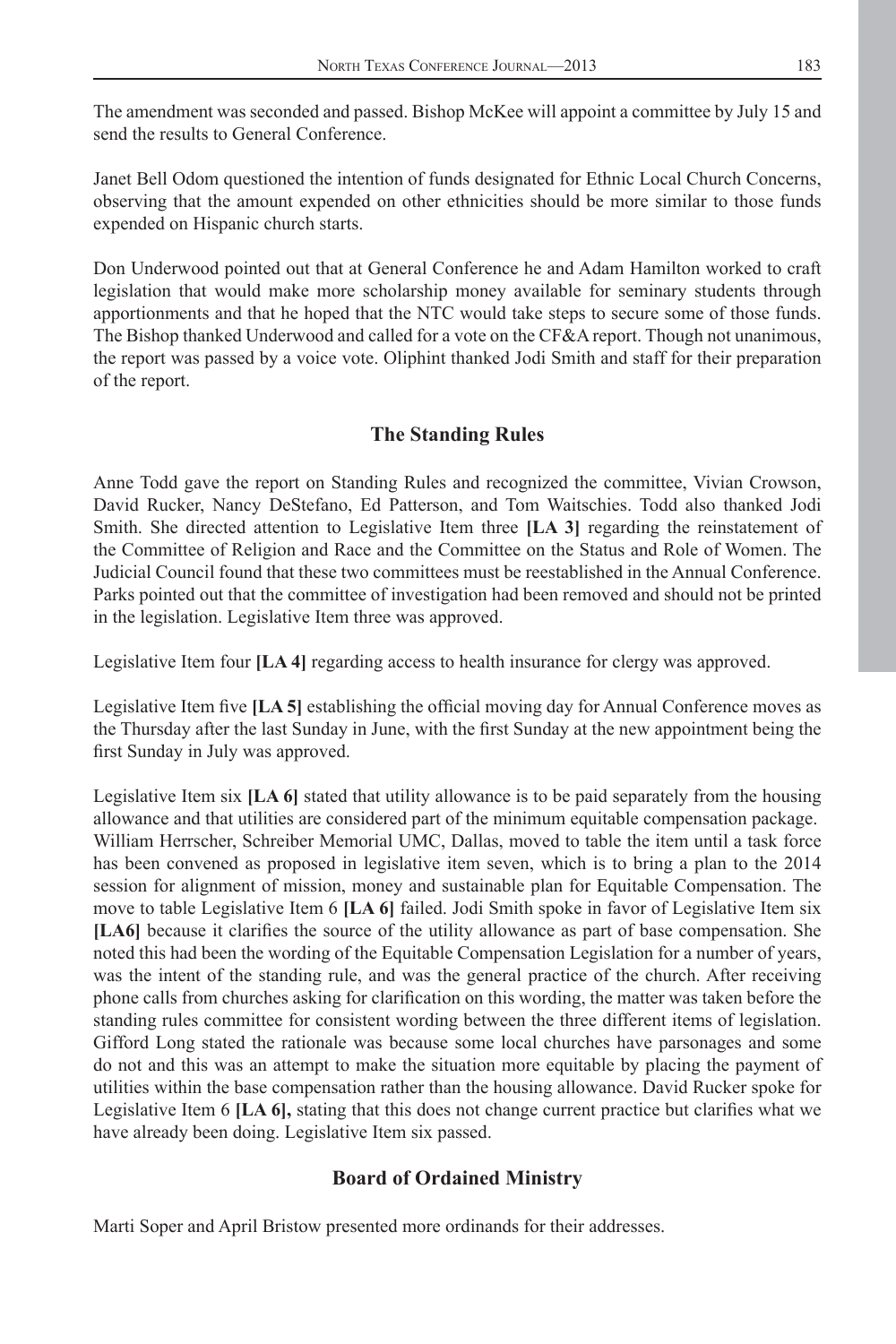**Cheryl Jones** grew up in Kansas City, Missouri and went to Lincoln University and majored in Speech Pathology. Before she began her pursuit of ordained ministry, she was a speech pathologist. She is married to Odis Jones, Jr. and she is currently serving Arcadia Park UMC.

Jones said that she did not stand there alone. The word Ubuntu is an African philosophy that has the understanding that we cannot separate ourselves from God and who we are in God because who we are with and for each other. She said, "I stand here because there are those in this community who have given themselves without concern that they would decrease but in hopes and prayers that the community would increase."

Jones thanked her parents, her husband, her church family, her mentors, the Tyler Street church staff and family, the Arcadia Park church family and her residency lay teaching committee, residency mentor. She thanked Dr. Reed for believing in her when she could not understand herself. There was a time she could not have imagined herself in ordained ministry, but she now is excited to imagine what Christ has in store for all in ministry.

**Sharon Clepper O'Connor** grew up in Navasota, Texas, and has a degree in nursing, her first profession before she was called into the ministry. She is married to Patrick O'Connor and between the two of them, they have eight grown children, ten grandchildren and another due in September. O'Connor is now appointed at First UMC, Trenton and will be appointed as associate at Custer Road UMC after Conference.

O'Connor professed her astonishment at what God can do. She believes our God is a God of restoration and resurrection. Fourteen years ago, she lost her husband Mike to a sudden heart attack and thought life was over and all hope was gone, but God would not let her stay in that place of despair and grief. God resurrected her life and gave her a new hope and a new joy and sent her to seminary. Then after ten years of being a widow, God sent an amazing man into her life who is known as one of the best pastor's wives in the conference.

She thanked her two daughters Amanda and Hayley and the many mentors and churches who have supported her through it all, and especially her husband who makes her life complete. She ended with all thanks to the wonderful God who amazes and astonishes her each and every day.

Jan Davis then called on Aleze Fulbright to tell the Conference about the Culture of Call. Fulbright presented a video on the "Culture of Call" concept. Fulbright announced that September 29, 2013, is Call Sunday. On the video, Bishop McKee spoke about the call of God on a person's heart. Fulbright then invited all pastors to tell the story of their call and set aside Sunday, September 29, as Call Sunday so that those within the congregation, both clergy and lay, will begin considering a call for ministry.

Jill Jackson-Sears presented the new group mentoring program. This will include a presentation on the ministry tracks and assignment to a mentoring group. The first kick-off group will be held July 27, 2013 and the following event is January 25, 2014.

Bishop McKee thanked the BOM and Jill Jackson-Sears for their vision.

The Providence Place video was shown for a second time, and Bishop McKee reminded the Conference that Providence Place is the new name for Methodist Mission Home. The video explained that the original focus of the Home was unwed mothers in 1968, but in the 1970's they saw an opportunity to reach out to deaf and hard-of-hearing. That expanded to reach those with cognitive disabilities. They serve people across the state of Texas.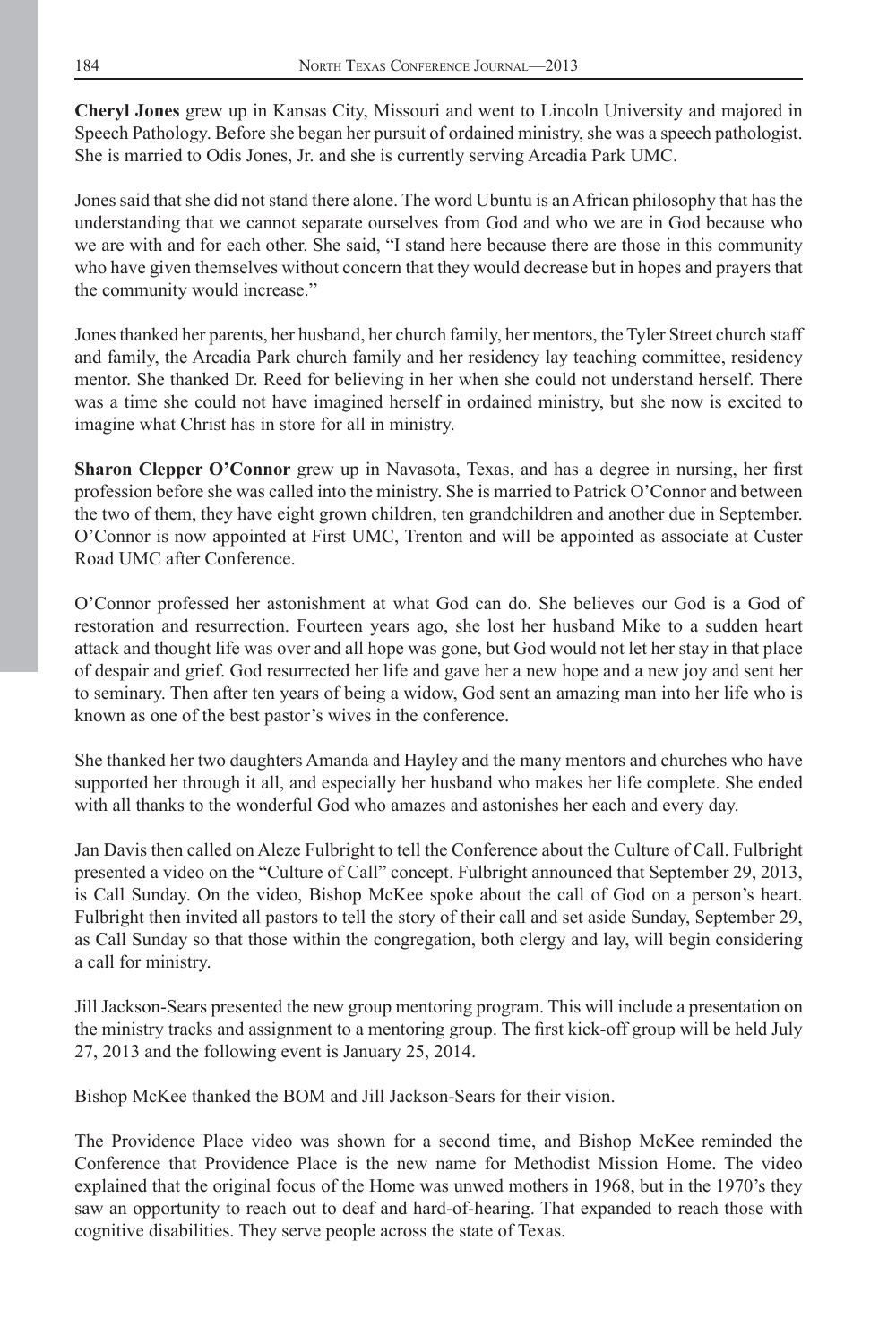### **Constitutional Amendments**

Bishop McKee explained that every four years each Conference votes on the amendments recommended at General Conference. They must be passed by an aggregate of 2/3 of the members of all conferences voting. Judith Reedy explained the Conference's voting on four constitutional amendments, including who is allowed to vote. Ballots were distributed to clergy members in full connection and to lay members.

Tim Crouch and Don Underwood presented the amendments. Crouch referenced paragraph 33 of the constitution which says that the General Conference approves the amendments but the Conferences ratify them. Constitutional Amendment #1 says that the church will pray for interreligious unity. Constitutional Amendment #2 says that the General Conference will have the ability to meet at alternate times, enabling more people to be able to attend. Constitutional Amendment #3 changes the name of Lay speaking Ministries to Lay Servant Ministries. Constitutional Amendment #4 defines the areas and boundaries of conferences. It was in response to judicial council ruling 517 and returns the power of boundary decisions to central conference committees that include laity.

On each amendment Bishop McKee asked if there was any discussion or any questions.

Crouch concluded his report on Legislative Item #15, the constitutional amendments, and ballots were passed back to tellers.

Living Life Church, whose pastor is Abe Smith, had a card which enables each NTC member to be involved in their mission of feeding people by logging on to your Facebook or Twitter account.

#### **Nominations Committee**

Linda Parks presented the report of the nominations committee, noting that the report could be found on the green sheets in the brown bags. Parks recognized the committee members—the four district superintendents and district lay representatives for their hard work on nominations to promote inclusivity and compliance with the standing rules. Additions and corrections were made by Parks to the report, including the Committee on Religion and Race and the Committee on the Status and Role of Women. She then offered the opportunity for nominations from the floor, asking that substitute nominations be in the same category of inclusivity as the nominations report. Jill Jackson-Sears stated that she thought a man should serve on COSROW and moved that Bill LaBarr serve. Rachel Baughman withdrew her name so that a man might serve. LaBarr declined. Nominations were made and Charles Reed was elected. The entire report was approved as amended and corrected.

Bishop McKee announced that next year's Annual Conference will be held June 1-3, 2014. Clayton Oliphint invited the conference to return next year to First UMC, Richardson. The invitation was received with joyful acclamation. Bishop McKee asked the members and staff of First UMC, Richardson to stand so that the Conference could thank them. He said a special word of thanks to Gloria Scott who served as "the village" for Bishop McKee. In addition, he thanked all those responsible for technology. He stated that he had observed how everyone pitched in when he had attended the Large Church Initiative there and therefore knew that having Annual Conference here would be possible and successful.